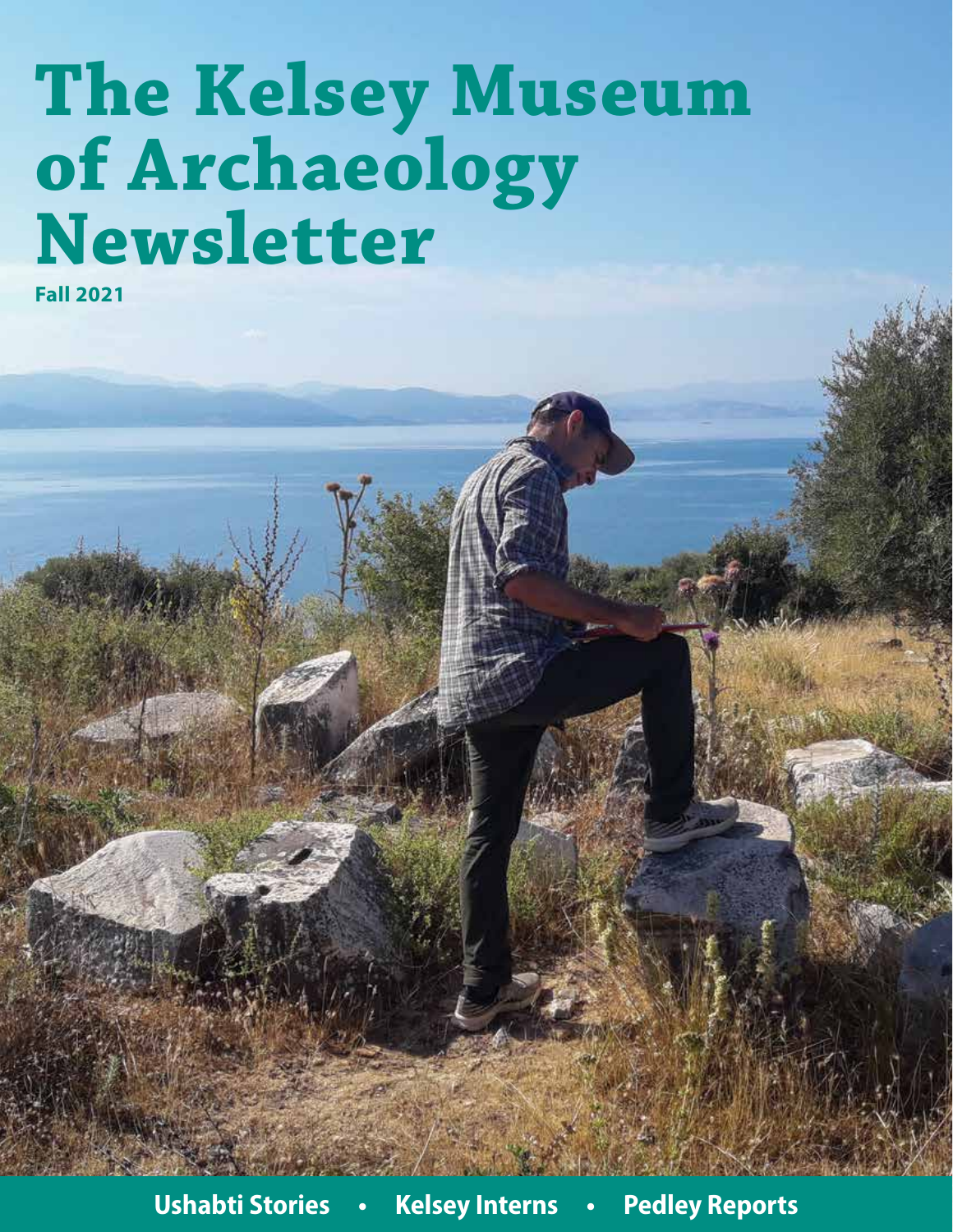### **On the Cover**

### **A Return to Fieldwork** *By Christopher Ratté*

As readers of prior newsletters know, the Kelsey Museum launched an archaeological investigation of the Greek city of Notion in western Turkey in 2014. We carried out five seasons of archaeological survey from 2014 to 2018, followed by a study season in 2019. There was no fieldwork at Notion in 2020, but in some ways that turned out for the best, since my colleagues and I made substantial progress on the publication of the results of our research (which will appear as a multi-authored volume in the Kelsey Fieldwork Series), and we compiled a long list of

measurements to check, photographs to take, drawings to finish, and questions of various kinds that could only be answered on site. For these reasons I was very glad that it was possible to return to Turkey for a short season in June of this year. In the event, no one else on the team was able to come, so I spent three weeks working alone on the site and in local museums, under the benevolent and watchful eye of the representative of the Turkish Ministry of Culture assigned to our project, Barış Tekin, who took the photo that appears on the cover.

I did not realize how much I had missed fieldwork until I was standing in the 100-degree sun, happily staring at toolmarks and trying to figure

out how blocks fit together. To give just one example, one of the objects I wanted to reexamine was an inscribed block from the Temple of Athena (see image below). I had assumed that this block, found upside down, had been built into the wall of the temple. But when I turned it over, I realized it had a bedding on top, and so probably belonged to a statue monument set up in front of the building. The inscription records benefactions made by a local priestess of Athena. The letter forms suggest a date in the Augustan period (late 1st century bce–early 1st century ce), and so it is important for the chronology as well as the religious and social history of the temple.

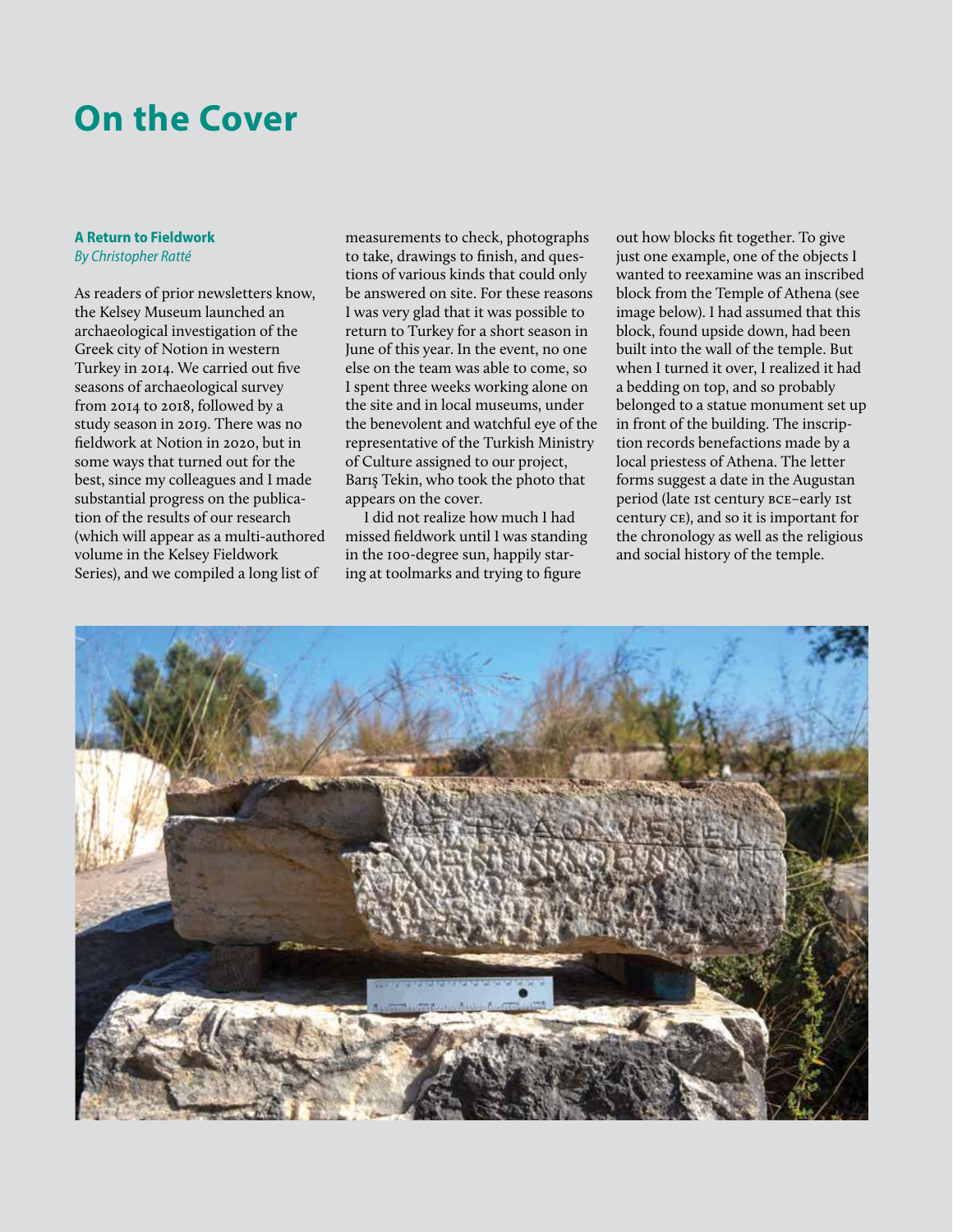### **Museum of Archaeology Newsletter**

Fall 2021

#### **KELSEY MUSEUM STAFF**

Nicola Barham, *Assistant Curator of Ancient Art* Jake Bennett, *Security Officer* Mallory Bower, *Executive Assistant and Social Media Coordinator* Eric Campbell, *Assistant Exhibition Designer* Joseph Clark, *Security Officer* Jolene Collins, *Security Sergeant* Suzanne Davis, *Curator of Conservation* Geoff Emberling, *Research Scientist* Sebastián Encina, *Collections Manager* Michelle Fontenot, *Collections Manager* Elaine K. Gazda, *Curator Emerita* Mallory Genauer, *Community and Youth Educator* Mark Harvey, *Custodian* Sharon Herbert, *Curator Emerita* Dawn Johnson, *Associate Director and Chief Administrator* Patrick Lindberg, *Security Sergeant* Scott Meier, *Museum Exhibition Coordinator* John Morrison, *Security Officer* Laura Motta, *Research Specialist* Catherine Person, *Director of Education* Richard Redding, *Research Scientist* Janet Richards, *Curator of Dynastic Egypt Collections* Caroline Roberts, *Conservator* Margaret Cool Root, *Curator Emerita* Nicholas Roush, *Security Officer* Leslie Schramer, *Editor* Irene Soto Marín, *Assistant Curator* Lorene Sterner, *Graphic Artist and Gifts Manager* Lauren E. Talalay, *Curator Emerita* Nicola Terrenato, *Director and Curator for the Archaeology of the Italian Peninsula* Terry G. Wilfong, *Curator of Graeco-Roman Egyptian Collections* John Williams, *Security Supervisor* Alex Zwinak, *Graduate Program Coordinator*

#### **KELSEY MUSEUM RESEARCH ASSOCIATES AND AFFILIATES**

| Natalie Abell          | Despina Margomenou |
|------------------------|--------------------|
| Gary Beckman           | Lisa Nevett        |
| Jay Crisostomo         | Christopher Ratté  |
| <b>Katherine Davis</b> | Ann van Rosevelt   |
| Jessie DeGrado         |                    |
| <b>Clayton Fant</b>    | Carola Stearns     |
| Linda Gosner           | David Stone        |
| Christiane Gruber      | Nicola Terrenato   |
| Brendan Haug           | Arthur Verhoogt    |
| Artemis Leontis        | Robert Wenke       |
|                        |                    |

#### **INFORMATION**

Web: [lsa.umich.edu/kelsey](http://lsa.umich.edu/kelsey) Phone: 734-764-9304

#### **GALLERY & GIFT SHOP HOURS**

The Kelsey Museum galleries are now open to all visitors, but all programs remain virtual. Please continue to explore and enjoy our online exhibitions and educational resources. The gift shop is currently closed.

#### **UNIVERSITY OF MICHIGAN REGENTS**

| Jordan B. Acker                     | Shauna Ryder Diggs |  |  |  |  |  |
|-------------------------------------|--------------------|--|--|--|--|--|
| Michael J. Behm                     | Denise Ilitch      |  |  |  |  |  |
| Mark J. Bernstein                   | <b>Ron Weiser</b>  |  |  |  |  |  |
| Katherine E. White<br>Paul W. Brown |                    |  |  |  |  |  |
| Mark S. Schlissel, ex officio       |                    |  |  |  |  |  |

### The Kelsey<br>Museum of **Trom the Director**

Dear Kelsey friends,

At last, with the Kelsey's galleries fully open again, we are enjoying the hum of visitors and activity in our spaces. We have learned how much people appreciate being together and in places where they can engage in activities that enrich their lives. It is so important to gather in spaces where they can see real objects, interact with others, and share relevant experiences. At the same time, we have realized there is real opportunity and value with virtual programming. There will continue to be platforms that broaden our audiences, increase the reach of our programs, and increase access to our collections. We are hoping that our audiences take advantage of the gallery resources and experience, as well as the depth of online resources for all ages.

Supporting our DEI initiatives and goals to facilitate an inclusive environment, the Kelsey has joined the Museums for All Program. Through Museums for All, those receiving food assistance (SNAP benefits-Supplemental Nutrition Assistance Program Electronic Benefit Transfer) can gain free or reduced admission to more than 700 museums throughout the United States. Museums for All is a national, branded access program that encourages individuals of all backgrounds to visit museums regularly and build lifelong museum habits. It is open to participation by any type of museum—including art, history, natural history/ anthropology, and general museums, children's museums, science centers, planetariums, nature centers, historic houses/sites, zoos, aquariums, botanical gardens, and arboretums. As the Kelsey is free to visit and admission is not a barrier, we are creating gallery experiences, developing programs with the other participating U-M cultural institutions (UMMA, MBGNA, and UMMNH), and offering a giveaway bag with activities and resources. We are looking forward to increasing the visibility of this initiative to support the engagement of new audiences in our community.

The Kelsey is also in the midst of some important infrastructure projects. The supply panel for the museum's camera system is being upgraded; our IT supply is being moved to a more secure and stable space for its operations; and we are preparing for a Wi-Fi upgrade that will impact connectivity internally as well as in our galleries. Our entry doors to the galleries are also getting a facelift. We are very appreciative of the support from LSA and our building endowment that facilitate these projects.

As the fall progresses, we are celebrating having our staff and students working together again onsite; plans for increased fieldwork activity (Janet and Geoff are planning visits to their projects in the upcoming months), and our collaboration on permanent gallery updates and the plans for the proposed Byzantine/ Islamic galleries. We hope that you are also enjoying a return to some of your favorite activities and that you have an opportunity to visit the Kelsey Museum in the upcoming months.

Cheers,

Nic Terrenato Director and Curator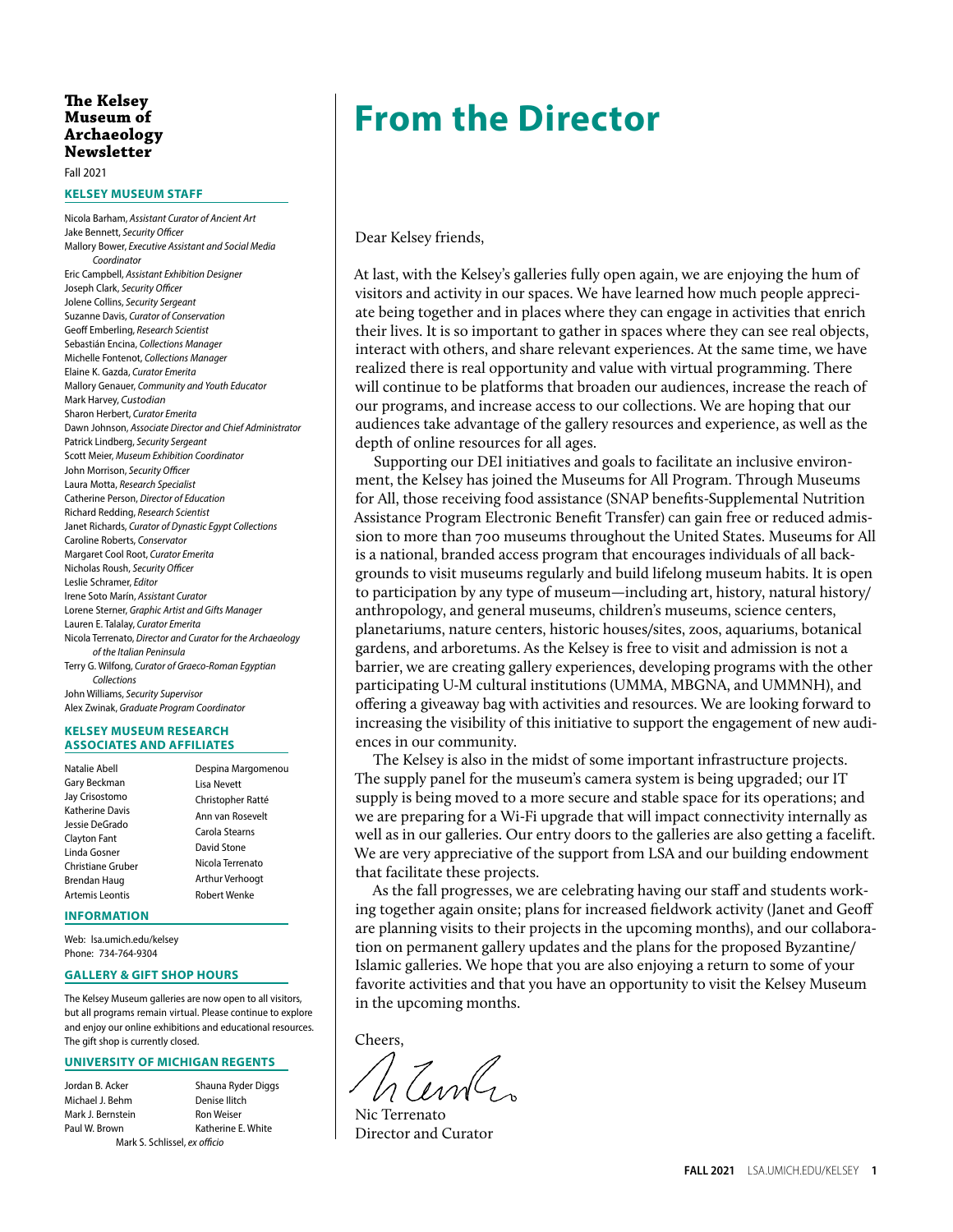### **Kelsey Summer Interns**

*Kelsey interns help carry the mission of the museum forward under pandemic restrictions.*

### **Registry Interns Help Improve Database Accessibility**

### *Reported by Collections Manager Sebastián Encina*

An important aspect of museum work is ensuring that data is made available to researchers. This endeavor is often at the heart of museum registry work, as it is vital that museum staff can access information relating to collections. The Kelsey Museum Registry ensures that U-M students and instructors also have access to the collections in order to support education.

Over the past few years, it has become critically important that museums are active—not passive—in making themselves accessible and promoting diversity and inclusion. Long-standing practices mired in

racism, sexism, classism, and ageism, among other societal ills, can no longer be supported. The Kelsey Registry has been making strides to address these problems directly. The Kelsey Museum staff and curators have always been committed to sharing our information widely; however, due to constraints on our resources and time, we have not been able to fully succeed as we would have liked.

The current pandemic has given us an opportunity to address these issues in a more concentrated manner. Last year, Kelsey Registry intern Vivien Yousif (American University) created a proposal for making our collections more accessible (specifically the Qasr al-Hayr archives), particularly to our neighbors in the greater Detroit area who have southwestern Asian and northern African heritage. This past winter, intern Chesney Lambert (U-M, Museum Studies) helped organize Qasr al-Hayr photographs to prepare them for inclusion in the Kelsey's collections database. This summer, intern Katie Kim (U-M, Museum Studies) took the work a step further by creating tools and proposing solutions to make the Qasr al-Hayr archives easier to search. Ms. Kim formatted existing information in a spreadsheet to facilitate entry into



the database, created a record screen in the database specifically for archival records, and has made numerous recommendations for additional changes to make the Qasr al-Hayr archives, and all subsequent collections, more accessible.

Traditionally, repositories create finding aids for archives, putting the onus on researchers to find what they are looking for among the boxes of correspondence, journals, maps, receipts, and anything else saved. Archivists often have hundreds of linear feet of archival material to deal with and neither the resources nor the time to create a record for each item. The same has been true at the Kelsey, where we have created finding aids that we share with those who come seeking information.

But we want to let people know our materials exist, rather than wait for people to discover us. With the new changes to the database, the Kelsey intends to take on the responsibility of making the archives accessible to anyone. What's more, we are partnering with U-M Library to make these records available in its catalog. This will increase their visibility and remove our gatekeeper status, which has often been an impediment to discovery.

With these steps, we hope to bring more of the Kelsey out to the world, promoting research and discovery, adding voices to the conversation. This will be a long, drawn-out process, as adding each collection to the system will take months if not years, but this is how we begin. This alone won't solve all the issues we face, but it is one way we can address inequity and accessibility, and make museums greater community anchors.  $\triangle$ 

**Left:** Oleg Grabar (center) at Qasr al-Hayr in 1966, looking back at an approaching dust storm (Box 7, Binder of Photographs entitled "People and Other Places").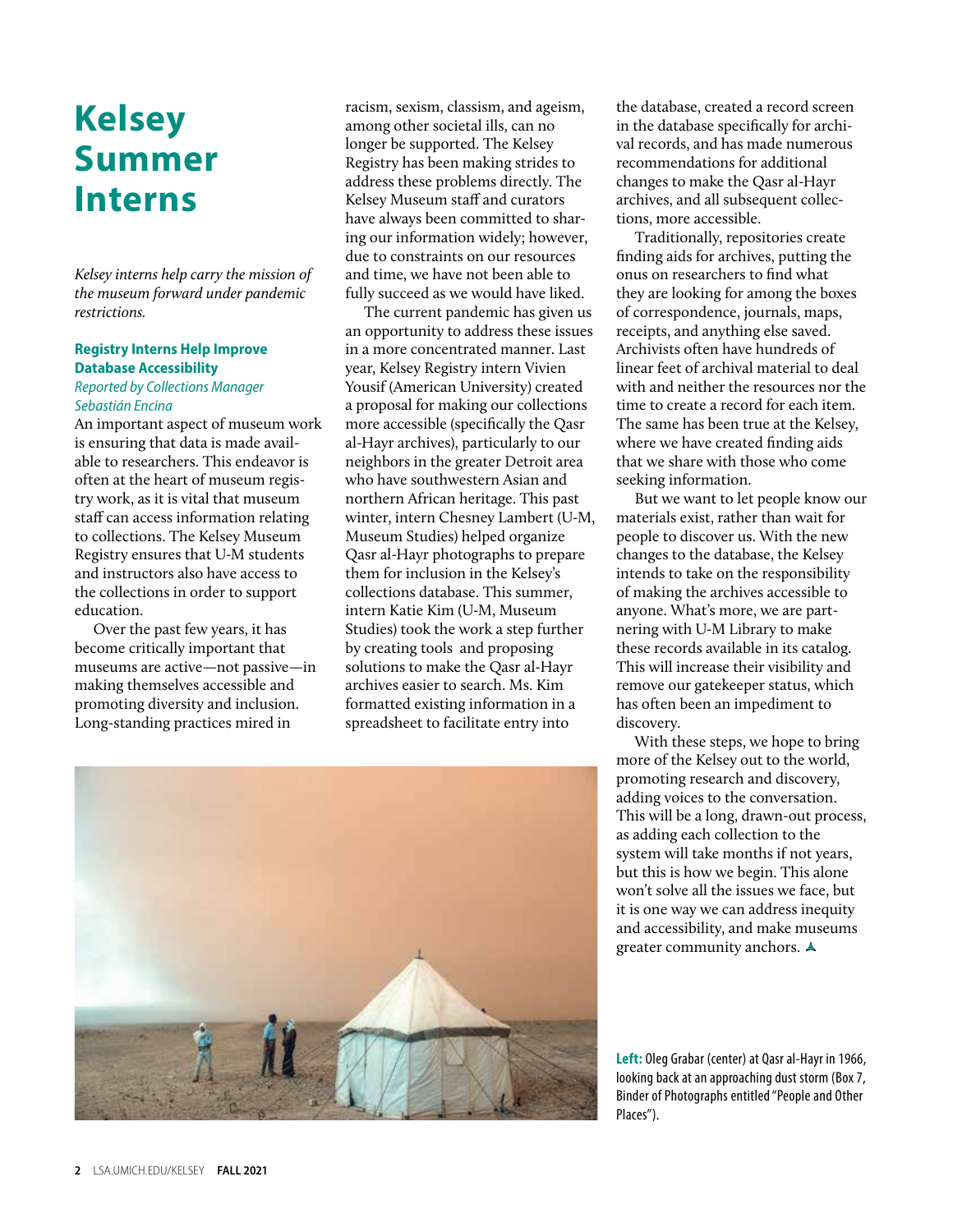#### **Summer Education Internship**  *Reported by Intern Krista Albertins*

During the winter 2021 term, I worked as an intern for the Kelsey Museum's Education Department, directly assisting in the planning and facilitation of the spring 2021 Virtual Family Week, Self-Care: Health & Wellness in the Ancient World (March 28– April 2). Through this experience, I learned the process of developing and implementing museum educational programming and reinforced my interest in pursuing a career in museum education and history-oriented public programming. I also learned about the daily work of a museum educator, an experience not often given to students pursuing careers in the humanities.

Since my first semester at Michigan, I have been visiting the Kelsey Museum with my academic courses and learning more about the museum and its staff through my participation in the undergraduate museum studies minor program. During summer 2020, I participated in the Kelsey's Docent Training Program and learned extensively about the history of the ancient Mediterranean region, the archaeological collection held by the Kelsey, and successful methods to connect the public to the museum. I directly applied this knowledge and these skills through my internship when developing the Family Week virtual activities, an interactive tour, and marketing content.

Throughout the entire internship, I worked and collaborated with Mallory Genauer, the Kelsey's community and youth educator. I am grateful for her support in facilitating the internship opportunity for me and being a mentor as I pursue a career in museum work. I would also like to thank Cathy Person, director of education, for her work with docent training and the Kelsey Student Advisory Group.

My internship began in January 2021, and the first task was establishing a theme for Family Day. A challenge Mallory and I experienced was selecting a theme that could



translate to virtual, independent activities and be appropriate for a wide age group from toddlers to elementary schoolers. We decided on the theme Health and Wellness in the Ancient World due to the variety of activities we wanted to create and how the many geographic regions represented in the Kelsey connected to the theme. Additionally, we felt that the theme could be connected to the Summer Olympics held in July 2021.

My responsibilities included designing the DIY flour and DIY laurel crown activity instructions, taking photos for the activity instructions, writing object descriptions for the Match-It memory game, and creating content for the Kelsey's social media page for each day of Family Week. All these tasks required me to research the objects in the Kelsey's collection and conduct contextual research on topics such as ancient flour production and use, the meaning behind laurel crowns, and the origins of the Olympic games. Additionally, I had to learn about social media algorithms when creating content for Facebook, Instagram, and Twitter. The variety of projects I worked on demonstrated the many skills museum staff members must have to successfully complete their work.

Finally, I found that my internship experience gave me a new perspective of the variety of work occurring at the Kelsey. The Kelsey Museum's mission reads, "The Kelsey Museum of Archaeology advances understanding and appreciation of the ancient Mediterranean world through our collections, research, exhibitions, and fieldwork." My work at the Kelsey contributed to our connection with the broader Ann Arbor and Southeast Michigan community, not just the museum's university audiences. The Family Week programming is intended for young audiences and their families. My work broadened the reach of the Kelsey, making complicated and niche subjects in history, such as ancient hygiene methods and medical practices, accessible to a youth audience. This work matters because it teaches children about a subject matter that is beyond the state's educational curriculum, while also approaching history and archaeology in a fun way.

Once again, thank you to the Kelsey Museum of Archaeology and Mallory Genauer for the experience to develop skills needed to pursue a career in museum education. I hope other students will have similar opportunities in the future.  $\blacktriangle$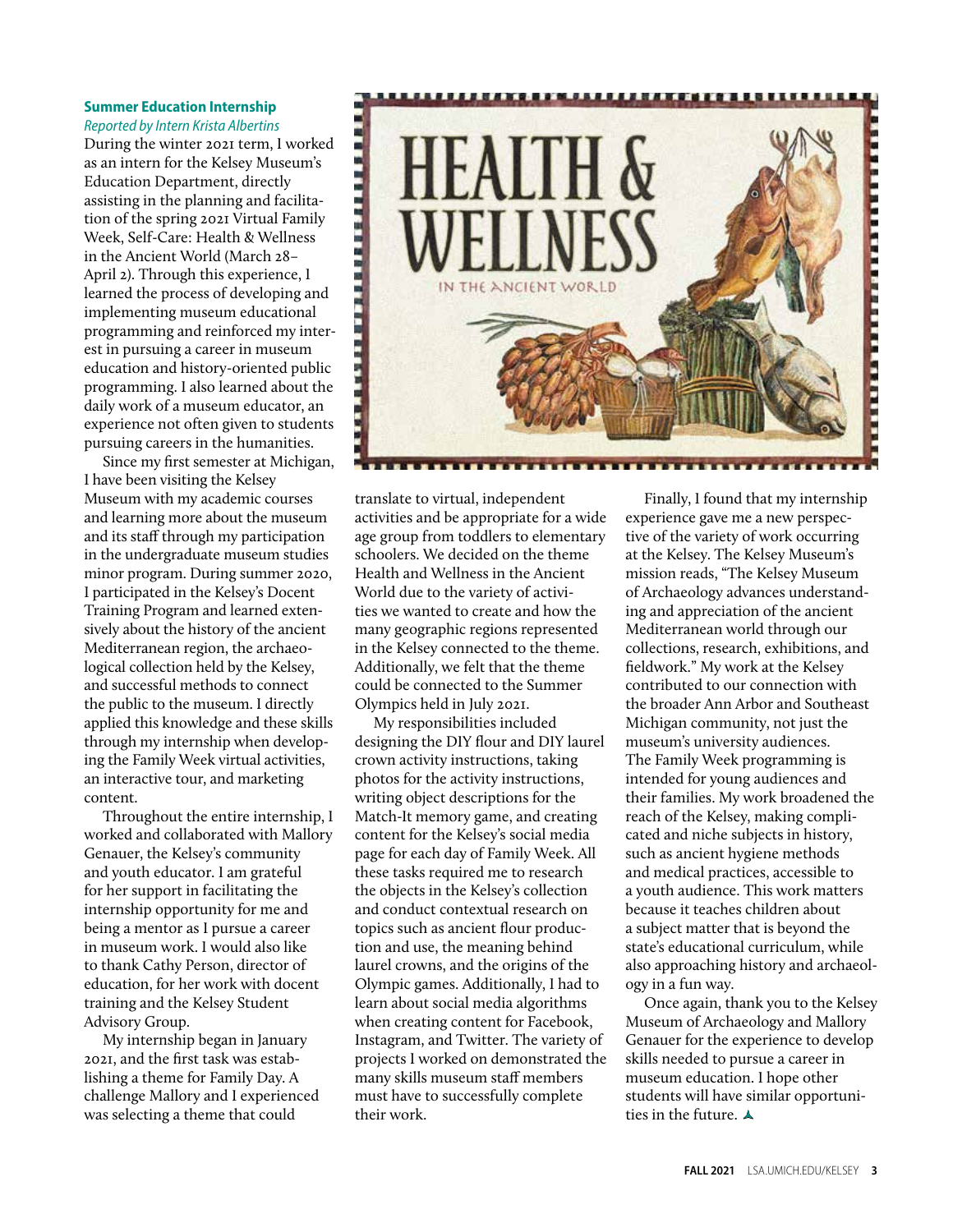### **Education Happenings**

*As our sweltering summer fades into the crisp days of fall, the Education Department has been busy working on some amazing projects for the new school year.* 

### **Scribal Snacks Cook-Along**

In celebration of International Archaeology Day (Saturday, October 16), the Kelsey has produced its second cooking demonstration. While the **[Pear Patina cook-along](https://youtu.be/wced_eL2btc)** from last year's Family Week invited you to re-create an ancient recipe, this time around we are creating our own versions of ancient artifacts—out of cookies!

Scribal Snacks offers a tasty exploration of two of the world's oldest writing systems—Mesopotamian cuneiform and Egyptian hieroglyphs. Head to the **[Kelsey@](https://lsa.umich.edu/kelsey/education/kelsey-home/activities.html) [Home Activities page](https://lsa.umich.edu/kelsey/education/kelsey-home/activities.html)** to cook along with Kelsey Museum Community and Youth Educator Mallory Genauer as she creates sugar cookie cuneiform tablets and ushabtis.

You'll need ingredients for basic sugar cookies and royal icing. (A full recipe and ingredients list is available on our website.) You'll also need a cookie cutter in the shape of a gingerbread man and a wooden popsicle stick.

First, Mallory will lead you step-by-step through the process of making cookie versions of Mesopotamian "lentils," small circular tablets that scribal students used to to practice their cuneiform. These little tablets were so easy to make, even the youngest student could do it: just roll a small amount of clay into a ball and squish it on a flat surface. The teacher would write a sign or short composition on one side of the tablet, and the student would flip it over and copy the lesson. Some ancient tablets are even ruled with lines, just like the paper we use at school today. Once you make your cookie dough tablet, write some cuneiform signs with your popsicle stick.

### **Cook along with the Kelsey**

You'll find everything you need for the Scribal Snacks cook-along at the Kelsey@Home Activities page, **[myumi.ch/3qxj7](https://myumi.ch/3qxj7)**

- A link to the Scribal Snacks cook-along video on YouTube.
- The cookie recipe and a step-by-step guide to making cookie ushabtis and cuneiform lentils.
- Alphabet conversion charts for hieroglyphs and cuneiform to help you decorate your cookies.



Next, Mallory will show you how to make ushabtishaped cookies and decorate them with hieroglyphs. Ushabtis are small figurines that were placed in Egyptian tombs. They were made of many different materials including faience, clay, wood, and even precious stones. (An ancient sugar cookie ushabti has never been discovered but, really, what are the chances of such a thing surviving 10 minutes, much less thousands of years?) Ushabtis were traditionally inscribed with the name of the deceased and a magic spell that was meant to bring these figures to life so they could complete tasks for the deceased in the afterlife. (For more about ushabtis, see Terry Wilfong's article on [page 6.](#page-7-0)) Mallory will show you how to make turquoise royal icing to mimic the color of faience and write your name or initials in hieroglyphs. Your ushabti will then be ready to perform its task of satisfying your sweet tooth. For extra effect, say the following time-honored spell: "Cookie, get in my belly!"

Have fun creating your Scribal Snacks! Share photos of your cookie creations with the tag **#EatYourWords**.

### **Egypt Curriculum Guide**

In Michigan, students study the ancient world in 6th and 7th grades. The social studies content standards and current curriculum utilize inquiry-based learning models and charge students to "think like a historian," providing evidence and relying on primary sources to support their study. As a partner to this curriculum, the Kelsey has begun to develop a teacher resource packet, complete with background information and classroom activities that use Kelsey objects and research to help students and teachers "think like an archaeologist."

The curriculum guide on ancient Egypt has been in production for the past few months and will be available on the Kelsey website for free download in November. Guides covering ancient Mesopotamia and Iran, Greece, and Rome are scheduled to follow. These guides are designed to supplement the current curriculum resources available to teachers and provide an inside look at how archaeologists like those from the Kelsey approach an excavation and analyze evidence. Close looking at artifacts, archival photographs, and schematic drawings from Kelsey excavations give students the opportunity to put on their archaeologist thinking caps and draw their own conclusions from provided evidence. While designed to supplement the Michigan state curriculum, these resource guides follow the general guidelines and topics for teaching the ancient world and can be used by anyone.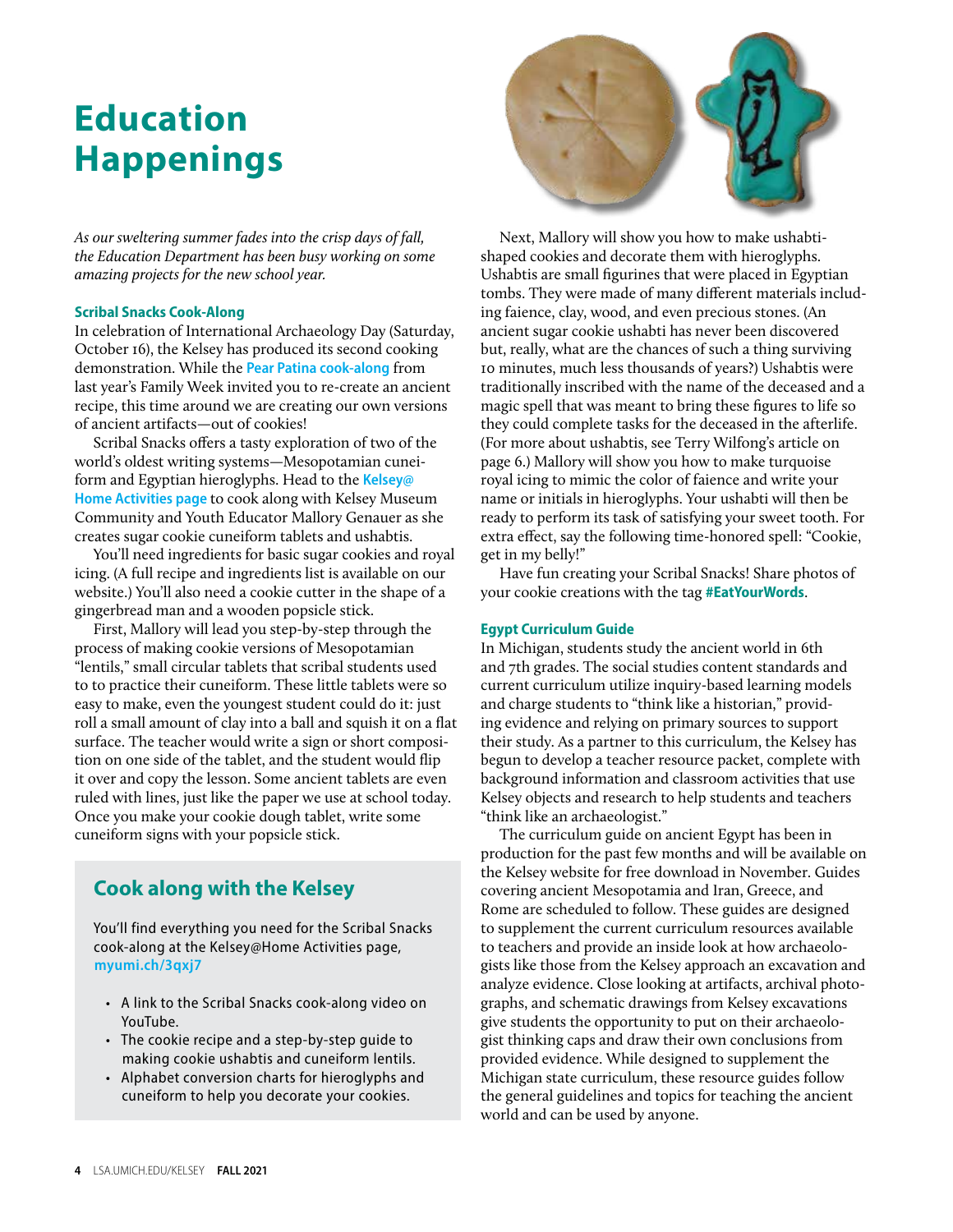### **Diversity, Equity, and Inclusion Initiatives**

After the murders of George Floyd, Breonna Taylor, Daniel Prude, and Rayshard Brooks in the spring and summer of 2020, the Kelsey community felt a renewed urgency for substantive DEI initiatives at the museum. In early August, we began the creation of a Kelsey DEI Committee composed of museum staff, faculty, and graduate students to work on a series of initiatives that would be directly woven into the

museum's strategic plan. As its first act, the Committee collected strategies and recommendations from various LSA departments, and in early December held their first meeting.

The Committee members felt a deep need for immediate action, but many also felt that the Kelsey needed to reach out to other communities before involving itself in internal workshops or exercises. At the same time, we did not want to ignore the current climate of the museum, if any internal problems did exist. During meetings throughout the winter term, the Committee decided to concentrate on four initiatives: a sexual harassment policy for fieldwork, a land acknowledgment and DEI statement, museum programming, and museum outreach and data gathering. Subcommittees were formed to work on these topics.

By April, drafts of the DEI acknowledgment and commitment statement and the land acknowledgment were complete, and in August they were shared with Kelsey faculty and staff for comments.

In May, at the Kelsey Museum strategic retreat, we reviewed how to increase DEI efforts in our exhibitions and outreach/education. Some of the ideas shared were a greater student and community involvement in the creation of our exhibits, additional outreach to communities in southeast Michigan, and additional transparency and accessibility of our collections (including information on their colonial beginnings). We look forward to continuing our DEI conversations and efforts over the coming year.

> *— Alex Zwinak, LSA Inclusive Culture Liaison*

### **New National Geographic Documentary Features Jebel Barkal**

The National Geographic documentary *Flooded Tombs of the Nile*, filmed during winter 2020, premiered August 16 on the National Geographic Channel. The film follows archaeologists as they dive into a flooded pyramid near the Nile to search for a king's burial that could reveal clues about the ancient kingdom of Kush. It focuses on the work of Pearce Paul Creasman at the pyramid site of Nuri, and also includes the Kelseysponsored excavation at Jebel Barkal, which is directed by Geoff Emberling.

If you missed the premiere, here are ways you can watch online:

- 1. Sign in with your cable provider to watch on National Geographic's website.
- 2. Watch on YouTube or Hulu with a premium subscription.
- 3. Watch on Disney+.



National Geographic film crew recording at Jebel Barkal, winter 2020. Image courtesy of National Geographic.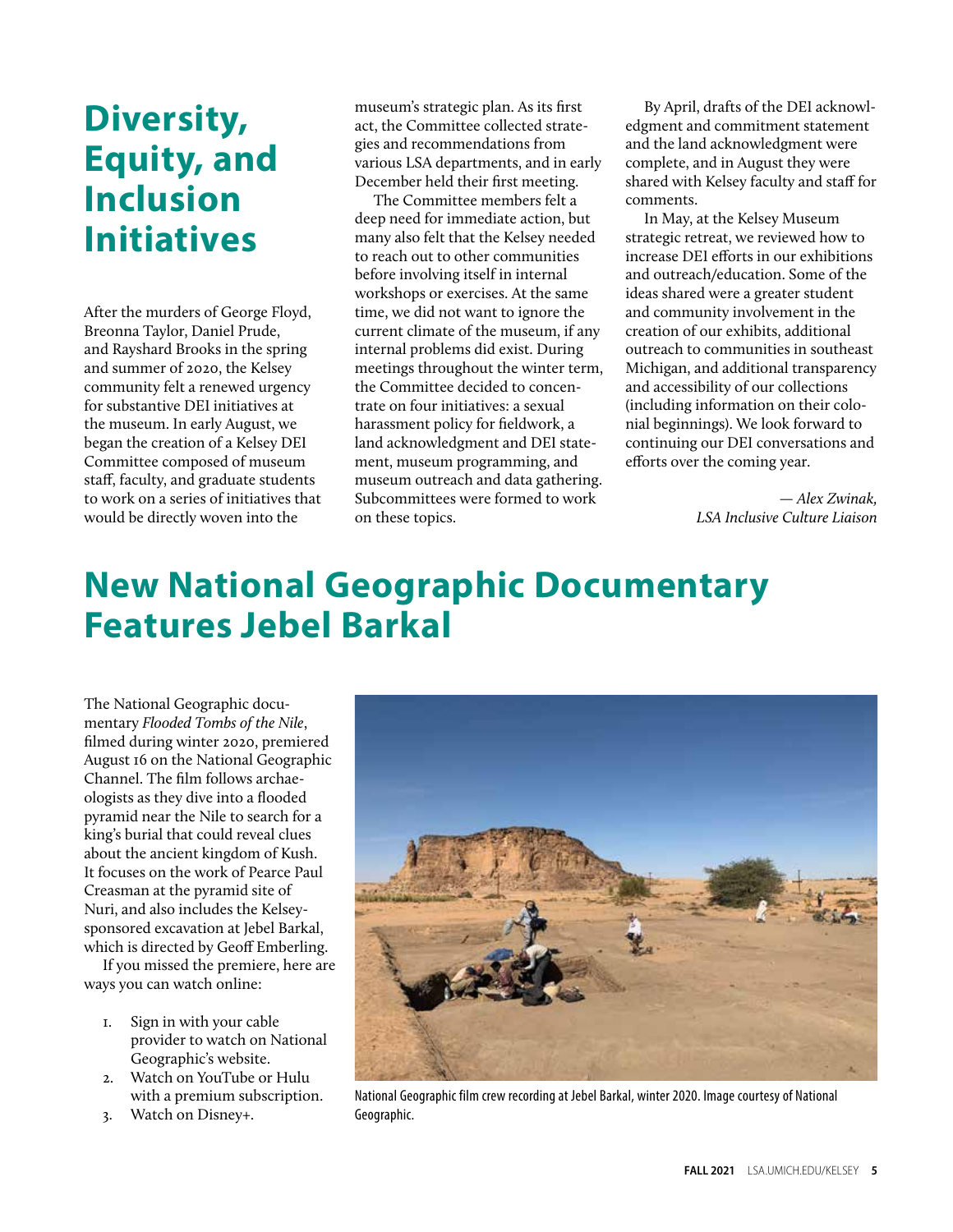## <span id="page-7-0"></span>**Ushabti Stories**

By Terry G. Wilfong

shabtis are among the most recognizable kinds of ancient Egyptian artifacts: small, mummy-shaped figurines in (typically) blue or green faience that the ancient Egyptians believed would perform tasks for the dead in the afterlife. The Kelsey Museum has around 500 of these figures, over 350 from the museum's 1935 excavation at the site of Terenouthis (fig. 1), and the rest acquired by donation, purchase, or excavation from other sites. As part of a larger project to study and publish

a catalogue of the Kelsey Museum's ushabtis, I've been looking into the histories of some individual examples, and thought I'd share two of the more interesting examples I've identified, as well as a mysterious ushabti I am currently working on.

Many of you will be familiar with the two bright blue ushabtis of Pinudjem II, prominently displayed in the Kelsey Museum's Egyptian gallery (KM 1971.2.169–170) (fig. 2). Made of faience (a mineral compound molded and fired to achieve a natural glaze),

these ushabtis bear the name of their owner and an inscription designed to "activate" the figure in the afterlife, to work on behalf of the person for whom they were made. These two ushabtis' bright blue color and decoration are very typical of high elite ushabtis of their time and place. They are interesting for their place in ancient Egyptian history, but also their role in the history of Egyptology in the 19th century.

Pinudjem II was High Priest of Amun at Thebes from around 990 to



Figure 1. Selection of faience ushabti figures from Terenouthis, ca. 250 BCE-100 CE (KM 92264-67), in Kelsey storage. Photo by Terry Wilfong.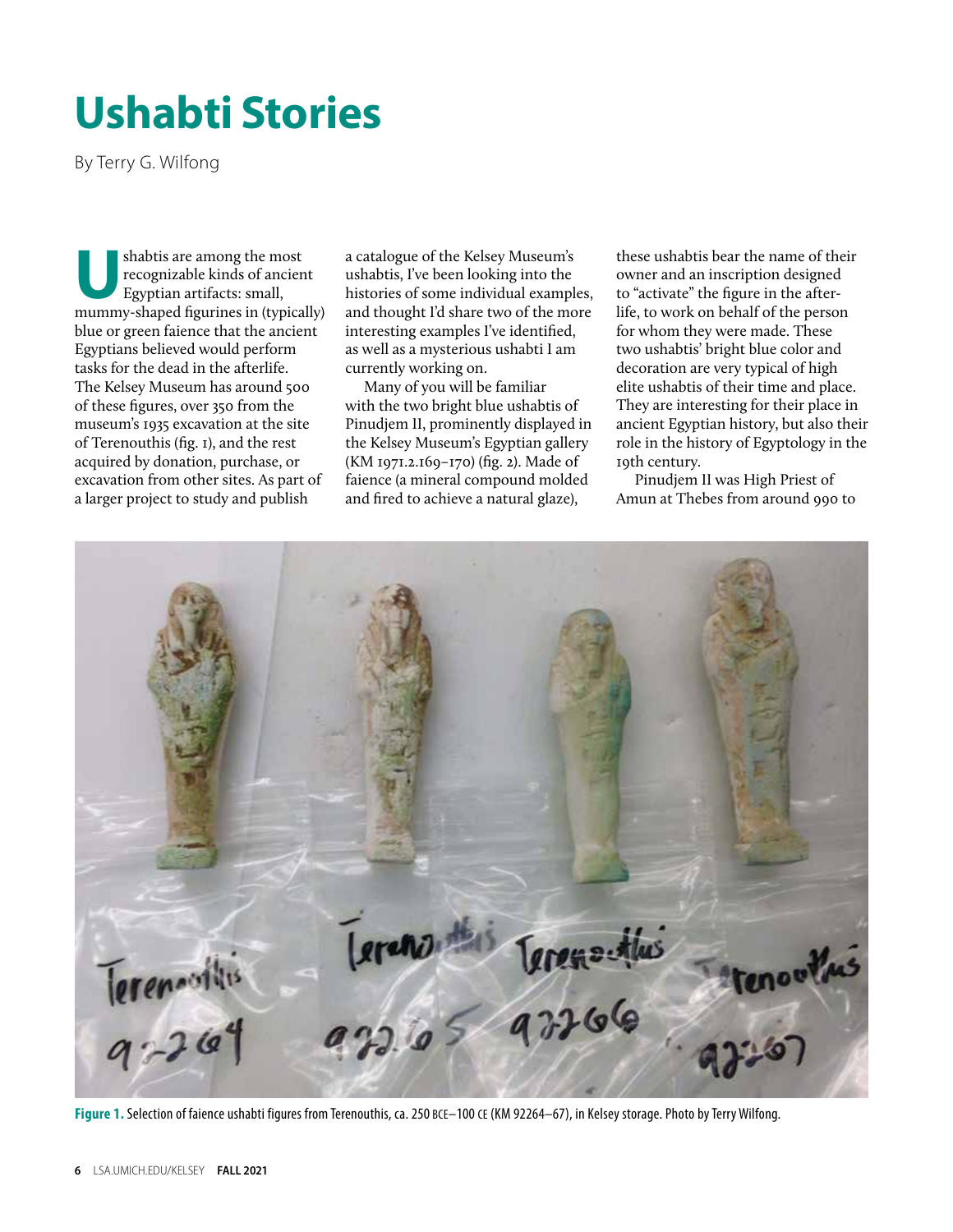

Figure 2. Faience ushabtis of Pinudjem II, ca. 969 BCE (KM 1971.2.169-170). Photo by Austin Thomason, Michigan Photography.

969 bce. This was a complicated time in Egyptian history: the strong central rule of the kings of the New Kingdom (Dynasties 18–20, ca. 1550–1069 bce) had given way to a fragmented sharing of power in the 21st Dynasty (ca. 1069–945 bce). Egypt was nominally ruled by kings based in the north at Tanis, but the south was effectively ruled by the High Priests of Amun at Thebes, to the extent that these priests became de facto kings themselves. Thus, Pinudjem ruled the south of Egypt for just over twenty years, in addition to his priestly duties. On his death in about 969 bce, Pinudjem II was succeeded by his son, Psusennes, who buried his father in a remote western Theban tomb with a full complement of funerary equipment, including the Kelsey Museum ushabtis and many similar examples.

Pinudjem II soon had unexpected company in his tomb. The end of the New Kingdom saw a large-scale plundering of the royal burials of the kings of the New Kingdom in western Thebes. The High Priests of Amun managed to save many of the kings' mummies, along with their less-valuable funerary equipment, but needed to find a safe place to bury them. Pinudjem II's hard-to-find tomb was designated as a cache for nearly forty of the royal mummies (including Amenhotep I, Seti I, and Ramesses II), which were buried alongside Pinudjem and his ushabtis. There they rested safely for nearly 2,800 years.

Around 1870, this collective tomb was found by a family of local looters, who began discreetly selling smaller items from the burial, including Pinudjem II's ushabtis. The sudden

appearance of these royal artifacts on the antiquities market made authorities suspicious. Thanks to a family quarrel among the robbers, antiquities officials tracked this material to its source in a dramatic investigation, and found Pinudjem's tomb, with the royal mummies intact. The mummies were taken to Cairo, where they have remained ever since, only recently being moved to the new Grand Egyptian Museum near the Giza Pyramids. This find was important in the history of Egyptology for many reasons: it yielded the mummies and some funeral equipment of many kings and their relatives, the material helped tighten the chronology of the New Kingdom rulers and the robberies of their tombs, and it also led to the strengthening of antiquities laws and the ability of authorities to enforce them. The story is recounted in a wonderful 1969 Arabic-language film املومياء") Al-Mummia," known in English as *The Night of Counting the Years*), which has in the past been shown in Arabic-language film screenings sponsored by the Department of Middle East Studies.

Our two Pinudjem II ushabtis came to the Kelsey Museum by way of the Bay View Association Collection, the source of many of our Dynastic Egyptian artifacts. The Bay View Association purchased the ushabtis in Egypt in the 1890s, along with around 300 other Egyptian artifacts (including the mummy on display), for exhibition in a museum in Bay View, Michigan. This museum ultimately closed, and the collection was acquired by the Kelsey Museum in 1971. (The history of this collection is recounted in more detail in Laurie Talalay and Margaret Root's delightful book, *Passionate Curiosities*, available for free download from the Kelsey Museum's website, as is my formal publication of the Pinudjem ushabtis, published in volume 17 of the University of Michigan Museums of Art and Archaeology Bulletin. See the "Further reading" box at the end of this article for links.)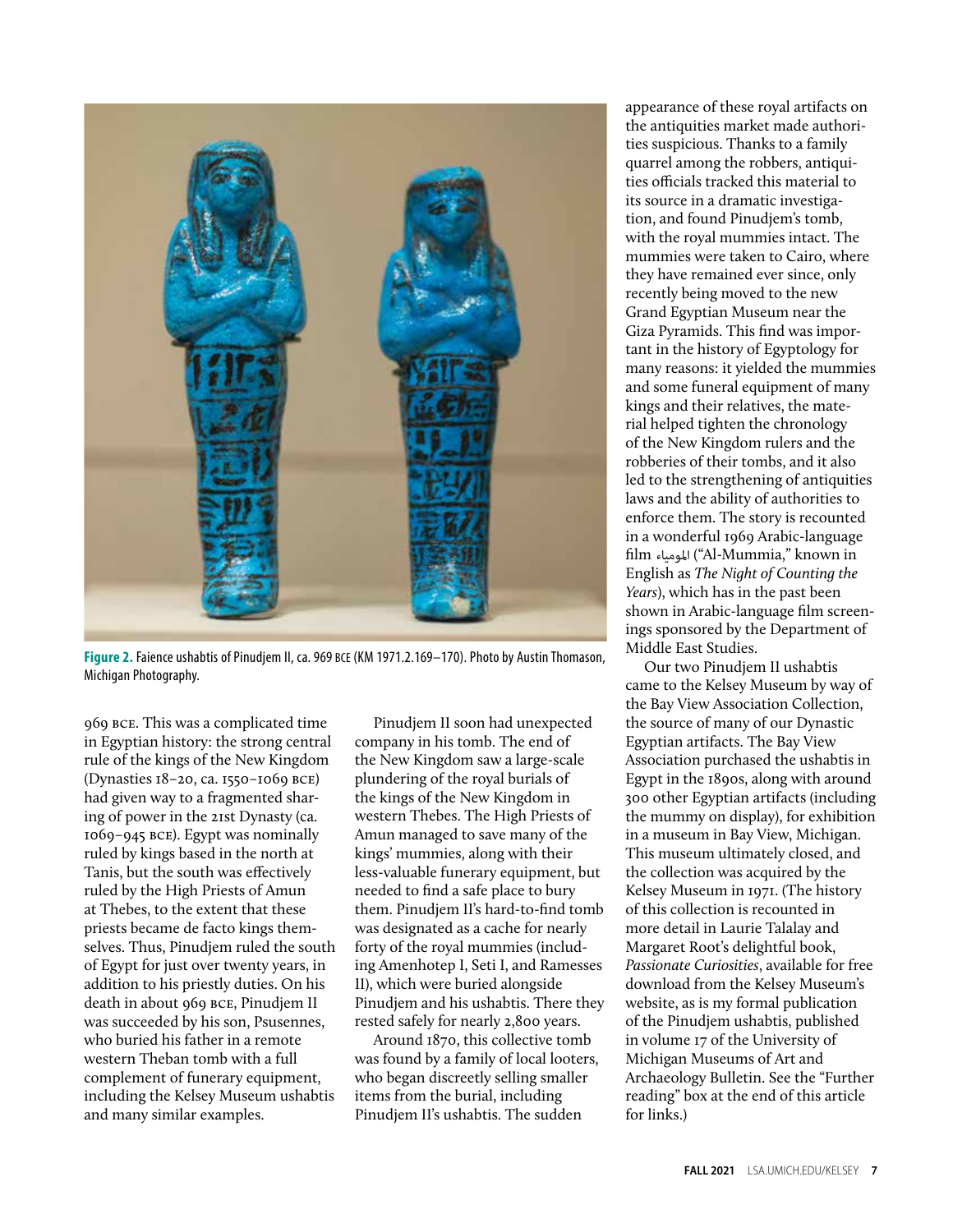Another Kelsey ushabti has been occupying my attention more recently. In one of the open-storage drawers in the Kelsey's permanent installation (the top right-hand drawer nearest the mummy) you can see a display curated by former IPCAA student Angela Commito, showing the range of ushabti figures across time. Tucked among these is a heavily abraded pale blue figure with black details (KM 24263; fig. 3). It's the sort of object that a visitor might pass by without a thought, but it turns out to be both important and mysterious.

The ink inscription on the front shows that it was made for a man named Pahemneter, who was a High Priest of Ptah of Memphis. His name, in fact, means "the priest" in ancient Egyptian, suggesting that his parents were very confident about his future career. But of course, priestly offices like his were hereditary, so Pahemneter's future would have been set at birth. Pahemneter was born at the end of the 18th Dynasty, began his career as High Priest under the 19th Dynasty king Seti I, and died early in the reign of Ramesses II, around 1275 bce. He was buried in a now-destroyed tomb at Saqqara, but remains from this tomb allow us to reconstruct his



**Figure 3.** Faience ushabti of Pahemneter, ca. 1275 bce (KM 24263). Kelsey Museum photo.

life and career. Pahemneter paid for reliefs commemorating his predecessors in office, showing an antiquarian interest in the past.

It's very satisfying to be able to identify a Kelsey Museum object with a known historical figure—this makes the object somehow more "real" for us and allows us to connect it with an individual. But this identification actually makes the figure more mysterious to me. Because this ushabti, a funerary figure that was originally deposited in a tomb at Saqqara sometime around 1275 bce, was found during the University of Michigan excavation at Karanis in 1928. Karanis, of course, is a site nearly 100 miles away from Saqqara, founded over 1,000 years after Pahemneter's burial. How did this 19th Dynasty funerary figure come to be found in a late Roman street context, far from its original burial place? That is something I am working on at the moment for a forthcoming article, and will share the results of this research with you in a future newsletter….

**Terry G. Wilfong** is the Kelsey Museum's Curator of Graeco-Roman Egyptian Collections.

### **A note on the term "faience"**

It's conventional to refer to the material of glazed, non-ceramic Egyptian artifacts as "faience," but this can lead to confusion. This French-derived term actually designates a kind of ceramic with a tin-based glaze, such as majolica ware. "Faience" was initially applied to the Egyptian material by European scholars under the mistaken impression that it was the same kind of ceramic. Although this was later found to be incorrect, the use of the term for Egyptian artifacts has persisted and is now traditional; some scholars will qualify it as "Egyptian faience" to make a distinction.

### **Further reading**

*Passionate Curiosities*, by Lauren Talalay and Margaret Cool Root. **[myumi.ch/Pl2N8](https://myumi.ch/Pl2N8)**

"Two Shabtis of Pinudjem II, High Priest of Amun, in the Kelsey Museum," by T. G. Wilfong. **[hdl.handle.net/2027/](http://hdl.handle.net/2027/spo.0054307.0017.105) [spo.0054307.0017.105](http://hdl.handle.net/2027/spo.0054307.0017.105)**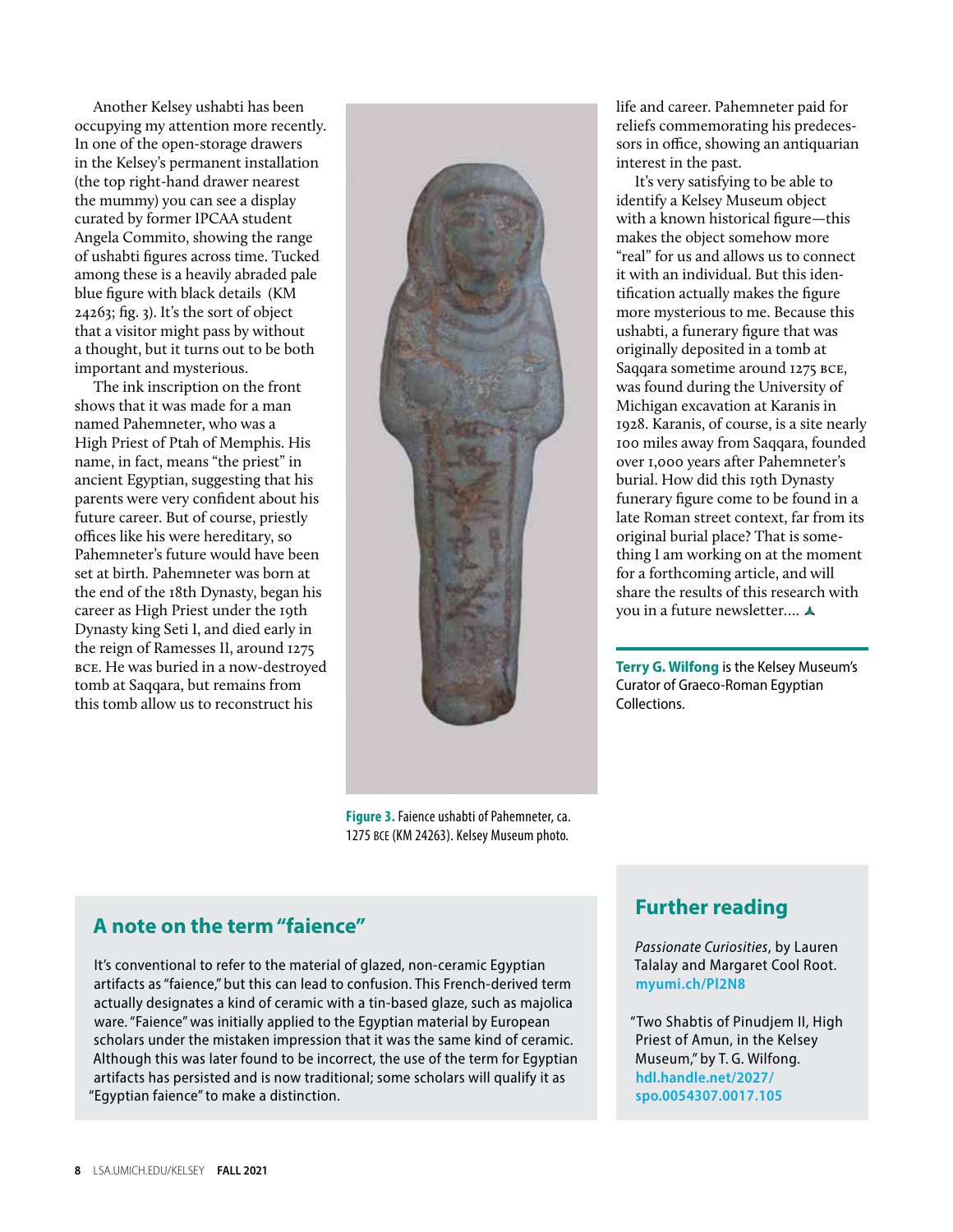### **New Staff**







We are pleased to welcome **Mallory Bower** as the Kelsey's new Executive Assistant and Social Media Coordinator. Mallory provides support to the Chair, Chief Administrator, and Kelsey administrative office; acts as lead coordinator for the department's strategic plans and initiatives; and spearheads the Kelsey's outreach efforts through social media.

Before joining the Kelsey staff, Mallory worked for the Michigan Historic Preservation Network, where for over three years she developed and evaluated programs and implemented social media policies and campaigns. Mallory holds an MS in heritage administration and museum practice from Eastern Michigan University and a BA in chemistry and history from Albion College. Mallory has a strong background in museums and is passionate about engaging museum audiences through a variety of traditional and innovative avenues of communication.

**Joseph Clark** is a hardworking family man who comes to us from the University of Connecticut where he served as a Library Security Officer. Prior experience includes Transportation Security Officer and United States Postal Service City Letter Carrier. He has moved his family to Michigan to enable his daughter to attend the University of Michigan and is happy to become a member of the DPSS museum team.

Security Officer **John Morrison** has lived in the Ann Arbor area for the past 15+ years. He attended Concordia University, where he obtained his BS in justice and public policy as well as his MBA in public administration. Prior to coming to U-M, John worked for Washtenaw County for five years. He is passionate about serving his community and his family, and he continues to better himself both personally and professionally.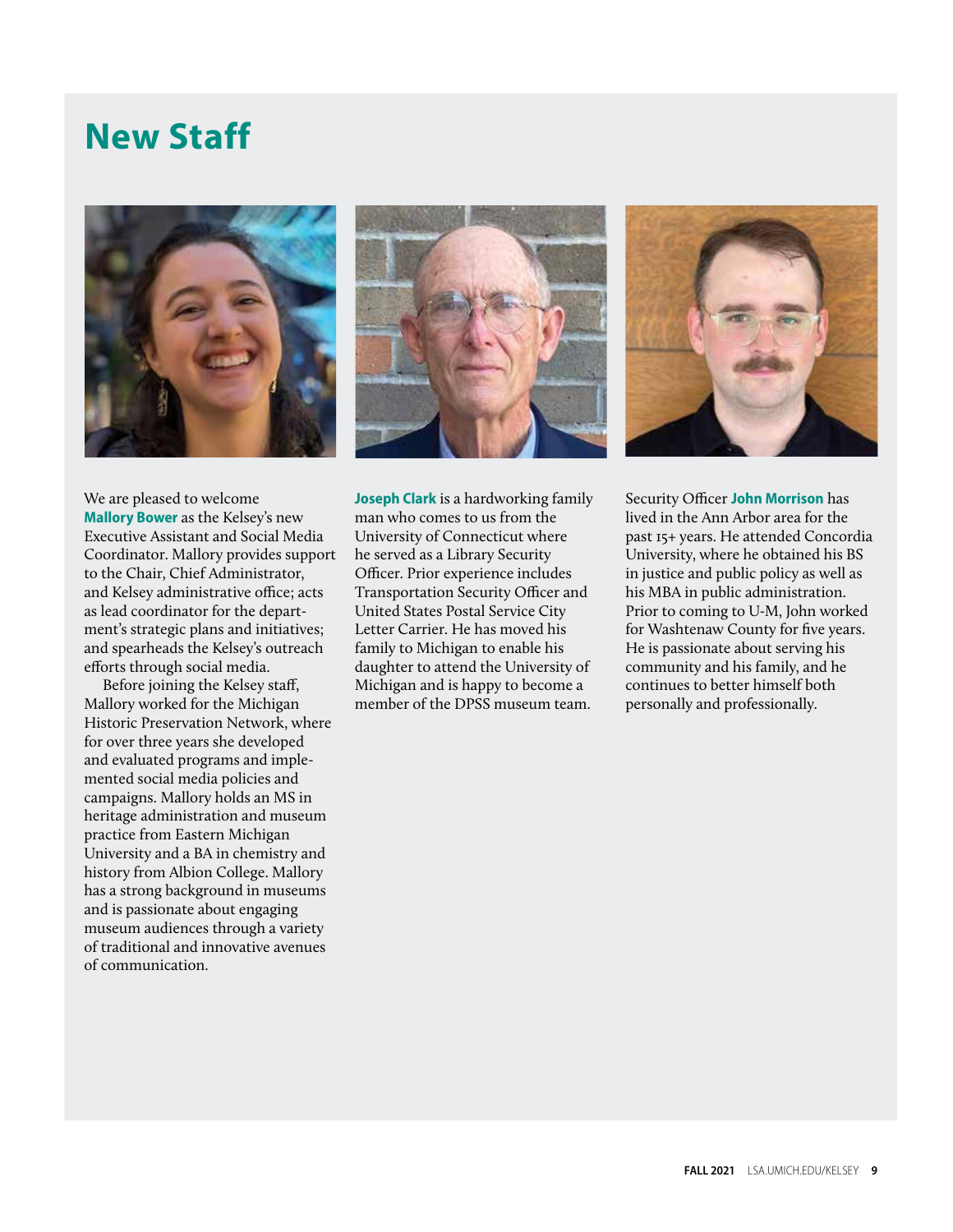### **Staff Updates**

Assistant Curator **Nicola Barham** spent the winter, spring, and summer on leave, working on her book project on the migration of Syrian populations within the wider Roman Empire. She presented her research on the remarkable portrait of a Romano-Syrian soldier based in Pannonia (modern Hungary) and his breastfeeding wife at the summer symposium of the American Council of Learned Societies held at the Getty Research Institute in July. Nicola has also recently submitted another article on the aesthetic strategies of Palmyrene funerary reliefs to the Yale Classical Studies series. This article includes close visual analysis of the Palmyrene portrait of a woman housed in the Kelsey Museum of Archaeology's own collection. Professor Barham is teaching a graduate class on Roman Painting this semester, including two visits to the Kelsey Museum, and one to the planetarium of the Museum of Natural History where the students will examine Roman painted ceilings projected onto the planetarium dome! She will also be installing a Kelsey in Focus case that presents the playful iconography of two textile fragments in the Kelsey Museum this fall.

Conservators **Carrie Roberts** and **Suzanne Davis** are busy gathering multiband images and XRF data on artifacts for the NEH Color Research grant. We've made some unexpected discoveries already, including a new (partial) inscription on a Terenouthis stela, and a strange green pigment on a Karanis wall painting fragment. Last week we welcomed IPCAA student Laurel Fricker to our lab. Laurel has been working with us on the NEH project since winter 2020 and will be investigating color on painted terracotta figurines from Karanis. Carrie



Lisa Rozek in the Kelsey Museum gift shop. Photo by Austin Thomason / Michigan Photography.

is also working with IPCAA students Leah Bernardo-Ciddio and Joey Frankl on drafting a public-facing DEI Statement and Land Acknowledgment for the Kelsey, which are currently being reviewed by Kelsey staff and faculty and IPCAA students.

In addition, **Suzanne Davis**, Curator of Dynastic Egypt Collections **Janet Richards**, former Kelsey colleague Claudia Chemello, and several other members of Abydos team have recently published a report on the investigation and conservation of wooden statues excavated at the Abydos Middle Cemetery. In the article, Suzanne and colleagues discuss the statues' archaeological context, detail a scientific investigation into their manufacture and subsequent deterioration, and describe effective ways to treat severely damaged wood from archaeological contexts. The article appears in the *Journal of the American Institute for Conservation* and can be viewed online at **[doi.org/10.10](https://doi.org/10.1080/01971360.2021.1951551) [80/01971360.2021.1951551](https://doi.org/10.1080/01971360.2021.1951551)** (note that subscription or access through U-M Library is required).

It is with heavy hearts that we announce the retirement of Administrative Specialist **Lisa Rozek** on Friday, September 17. Lisa has

been with the University since 1998 and with the Kelsey Museum since 2015. For the past six years, Lisa has provided administrative and financial oversight for the Kelsey. She assisted the director and associate director in the creation, maintenance, and monitoring of department budgets, fiscal year budgets, accounts payable, and internal controls status, and assisted with human resources and in the development and management of Kelsey-sponsored awards. Lisa also took great pride in supervising the day-to-day operations of the gift shop. Lisa is looking forward to spending more time with her amazing family including her two little Westies. She will also indulge her love of literature, music, birding, and gardening. She is especially looking forward to getting involved in several community projects to serve the poor and homeless of her community.

Graphic Artist and Gifts Manager **Lorene Sterner** has been drawing Kedesh seal impressions, and then more and more seal impressions. It's as if there are thousands of them! Oh, yes, of course. There are almost 3,000.

Curator for Graeco-Roman Egyptian Collections **Terry G. Wilfong** has spent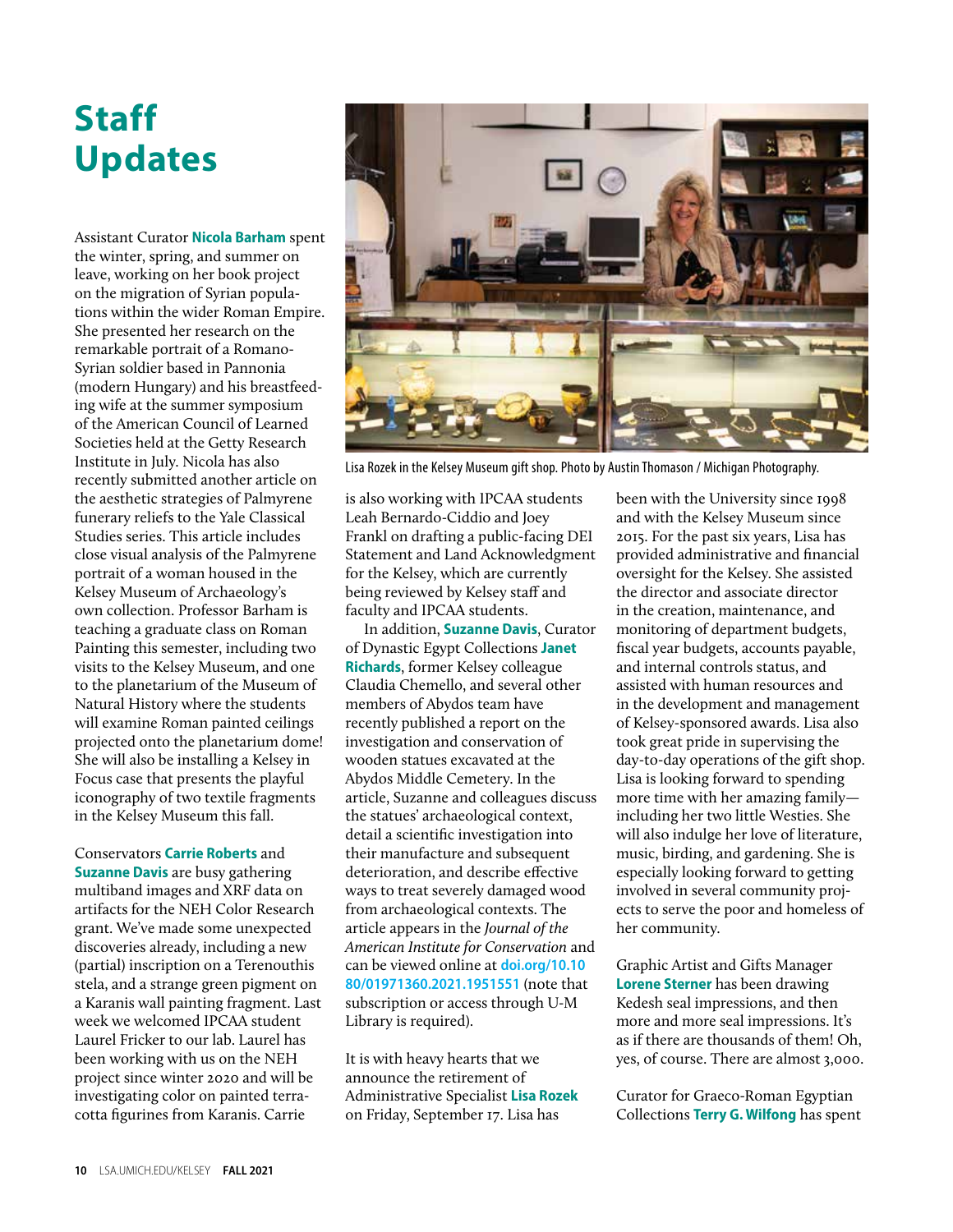the past academic year on sabbatical leave. Although his elaborate travel plans came to nought in the pandemic, he was able to do substantial work on an older project (his book *Egyptian Anxieties*) and a newer project (researching the life and career

### **IPCAA Updates**

**Leah Bernardo-Ciddio** has had a busy summer. She successfully applied to the **[NSF Subsidy Program](https://archaeometry.missouri.edu/nsf_subsidy.html)** offered by the Archaeometry Laboratory at the University of Missouri, and has been approved for a 60 percent reduction in testing fees. She will be sending samples taken from Genucilia plates from the Gabii Project excavations for instrumental neutron activation analysis (INAA) to test their composition. Prompted by recent archaeological finds that challenge earlier, connoisseurship-based typologies for Genucilia plates, the testing is an initial step in a wider project that will explore further the origins of this



Leah Bernardo-Ciddio holding a fragment of Genucilia plate from the Gabii Project excavations.

of artist Hamzeh Carr for an eventual Kelsey Museum exhibition and publication), while doing preliminary research for a projected future project (tentatively titled "Transgender in Ancient Egypt"). In addition, he completed two articles accepted for

class of pottery and the extent of its production through central Italy.

Last week, Leah submitted the final manuscript of a (peer-reviewed) chapter to be published. The chapter is titled, "'The potter is by nature a social animal': A Producer-Centred Approach to Regionalisation in the South Italian Matt-Painted Tradition." It is based on an earlier paper she presented at the conference Exchanging Ideas: Trade, Technology, and Connectivity in Pre-Roman Italy at the University of Auckland in New Zealand in early February 2020. It will be published in the forthcoming conference proceedings volume via Routledge, titled *From Pots to Politics: Mechanisms of Trade and Connectivity in Pre-Roman Italy 900–300 bce* (eds. J. Armstrong and S. Cohen—yes, our very own Sheira!).

Leah is currently gearing up to spend the term in Puglia, Italy. She will spend two weeks with the **[Roca](https://site.unibo.it/paesaggi-mob-mem/en/roca-archaeological-survey)  [Archaeological Survey](https://site.unibo.it/paesaggi-mob-mem/en/roca-archaeological-survey)**, then spend a month in Lecce, based at the University of Salento's Laboratory of Classical Archaeology, before spending another month in Taranto based at the National Museum of Taranto. She will be collecting data for her dissertation, titled "Ceramics, Craft Communities, and Cultural Interactions in the First Millennium bce Adriatic: Production and Trade of Apulian Matt-Painted Pottery."

**Caitlin Clerkin** moved to Boston in early September to start a two-year position as the Frederick Randolph Grace Curatorial Fellow in Ancient Art at the Harvard Art Museums. She'll be working in the Division of Asian and Mediterranean Art, where she

peer-reviewed volumes—a study of the end of an ancient Egyptian animal cult in the 4th century ce, and an examination of a Ramesside ushabti said to have been found in a late Roman context in the Michigan Karanis excavations.

will participate in a range of curatorial activities, including object-based research, exhibitions, and gallery/ object teaching with the Greek, Roman, Egyptian, and ancient Middle Eastern collections. Congratulations, Caitlin!

**Sheira Cohen** and Kelsey Research Specialist Laura Motta headed back into the field in Italy this June for a very delayed and intense season of fieldwork. This summer, they sampled modern vegetation across the different geological units—limestone mountains, volcanic flows, and alluvial plains—that together comprise the large area between Rome and the Apennine Mountains. Their project will create a regional map of the different strontium values recorded in plants that can then be used as a reference to compare with ancient animal and human remains. This isotope data can provide us with a better understanding of resource management and human and animal mobility across the pre-Roman landscape of Central Italy.

Over two hot and humid weeks, they collected over 50 plant samples from different locales, from the tops of mountains to the sides of old marine terraces. In their search for areas uncontaminated by modern agriculture, Sheira and Laura discovered many hidden gems of the Roman countryside, including medieval windmill towers, abandoned olive groves, and a surprising number of stone castles. Summer in the Italian countryside was also a culinary adventure, with wild strawberries foraged from the roadside and a steady stream of apricots, cherries, and local cheese. Their interest in visiting traditional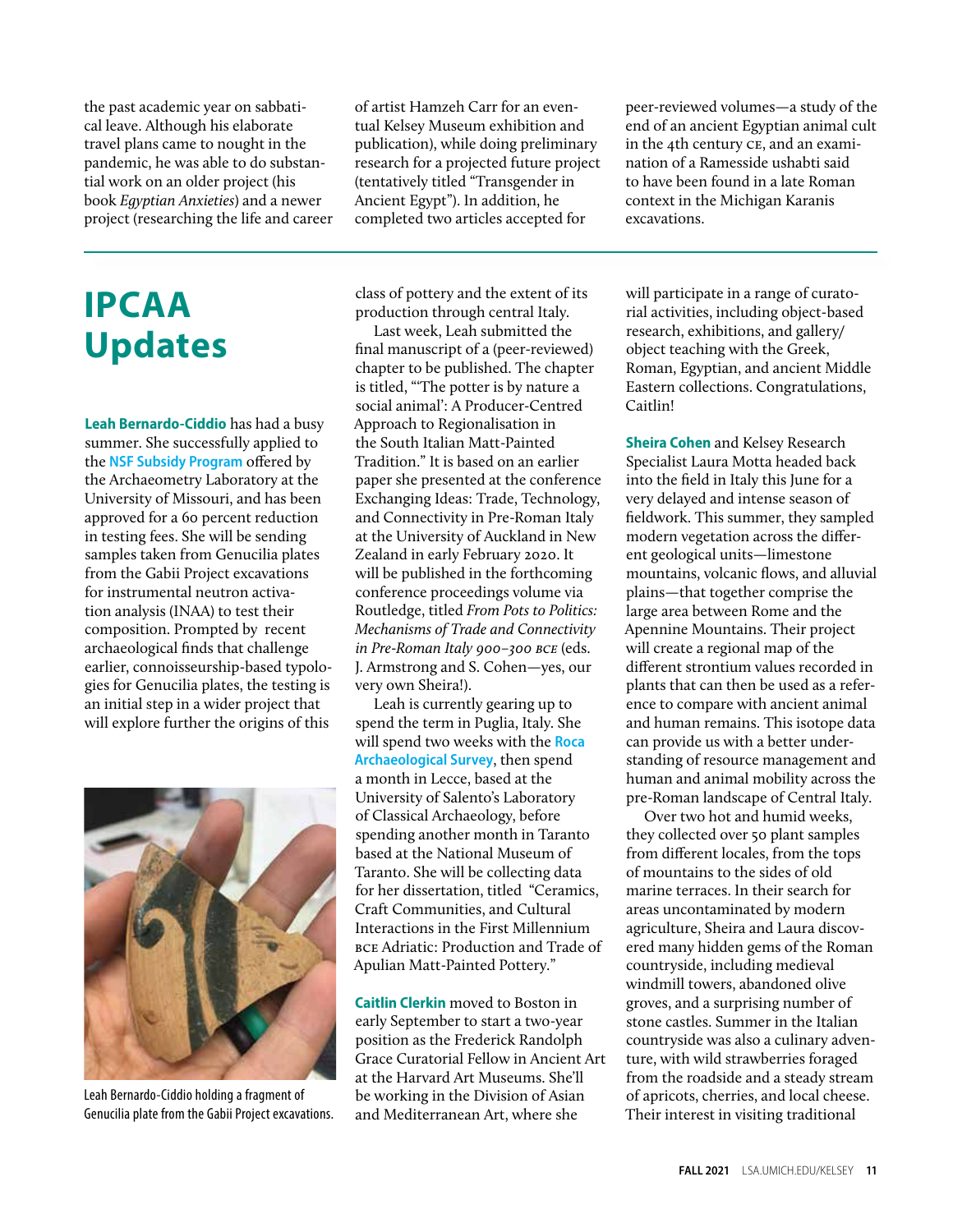



Left: Laura Motta inspects a possible sample near the site of Gabii. Right: Sheira Cohen takes some samples in a beautiful upland meadow.



Joey Frankl showing the rim of a Late Roman fine-ware dish recovered during gridded survey collection on the Greek islet of Praso.

grazing pastures even led them into some adorable encounters with the local cows who shared their keen interest in sampling the tall grasses.

After delays due to the pandemic, **Alexandra Creola** will now be going abroad for the next nine months as part of her Fulbright Award to conduct dissertation research related to nymphs and sacred landscapes in southern Italy.

**Christina DiFabio** spent her summer writing her dissertation, taking an online Turkish class, and teaching an online summer course called Archaeology and Cultural Heritage in the Mediterranean and Middle East. She is looking forward to being a predoctoral fellow at ANAMED, Koç University in Istanbul starting in late September.

In addition to working on his dissertation and interning with the Kelsey Museum publications office, **Joey Frankl** spent the month of June doing fieldwork in Greece. This was his second field season with the Bays of Eastern Attica Regional Survey (BEARS), a multidisciplinary field survey focused on documenting ancient and modern activity in the bay of Porto Rafti (just east of Athens). Joey's work this summer included artifact collection from the islet of Praso and the cataloguing of Romanperiod finds recovered in the 2019 field season.

Warm congratulations to **Nadhira Hill**, who has received the Public Scholarship Award from the Women's Classical Caucus (**[wccclassics.org](https://www.wccclassics.org/)**) for her blog, *Notes from the Apotheke*. The citation reads as follows:

"In the few months since Nadhira Hill started her blog, *Notes from the Apotheke,* she has curated invaluable resources for BIPOC in Classics, ancient history, and archaeology. Her blog posts bring people of all backgrounds together by providing professional development advice in an accessible way, by engaging in dialogues on the state of the field, and by highlighting BIPOC scholars in ancient studies from different backgrounds and career stages."

You can subscribe to the blog at **[notesfromtheapotheke.com](https://notesfromtheapotheke.com/)**.

**Tyler Johnson** spent his summer conducting archival research in Rome for his dissertation and then working on his field project at the Roman settlement of Poggio del Molino, near Populonia, Tuscany. Tyler ran the field school this year, and was responsible

for managing a phenomenal, highly motivated, and highly capable group of undergraduates and masters students as they excavated two areas of the Roman villa.



Tyler Johnson at the Poggio del Molino field school.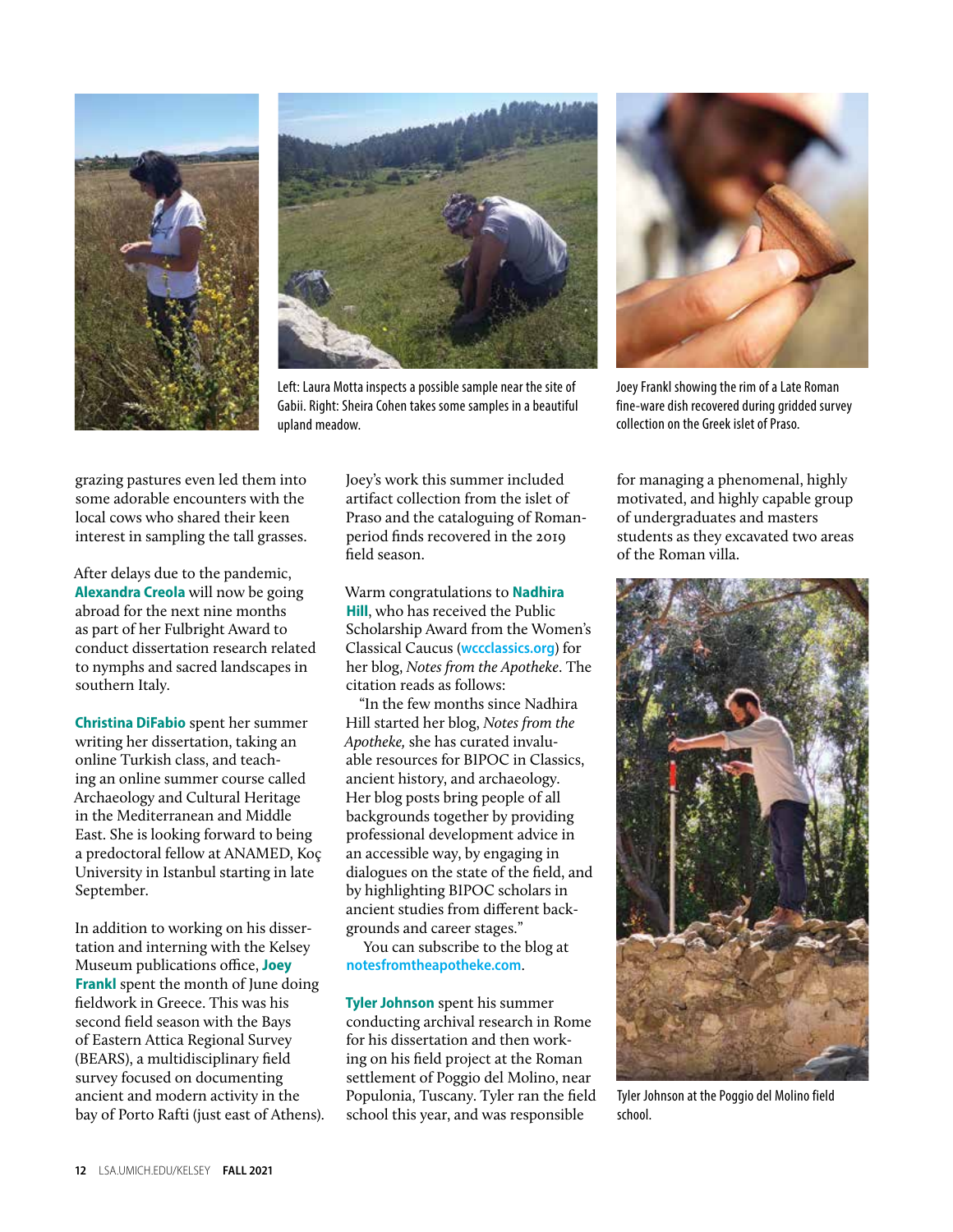### **The New Faces of IPCAA**



**Lauren Alberti** graduated magna cum laude with her BA in anthropology and classical studies at the University of New Mexico. She received an MA in classics with an emphasis in classical archaeology and a certificate in geographic information science at the University of Arizona. While in this program, she investigated the exclusivity of the Mycenaean statesponsored feast by analyzing the built environment of potential feasting locales. Lauren also received an MA in comparative literature and cultural studies at the University of New Mexico. For this thesis, she explored Greek sympotic drinking behavior contextualized within the concept of the metron.

Lauren has participated in archaeological projects in Greece, Italy, Ireland, and the American Southwest. She is also a collaborator for the [WebAtlas of Ceramic Kilns in Ancient](https://atlasgreekkilns.arizona.edu/)  [Greece](https://atlasgreekkilns.arizona.edu/) (**[atlasgreekkilns.arizona.edu](http://atlasgreekkilns.arizona.edu/)**). Her research interests include the sociopolitical implications of communal drinking events, sympotic poetry (particularly archaic Greek), identity construction and manipulation, and GIS.



**Caroline Everts** received her BA at Union College, New York, in 2019, with a double major in classics and anthropology. Graduating with honors, her undergraduate thesis examined the connections between burial practices and social identity in early Iron Age Greece as evinced through grave goods. During the spring of 2018, she studied at the Intercollegiate Center for Classical Studies in Rome. In 2021, Caroline earned her MA in classical art and archaeology from the University of Colorado Boulder. She has excavated the children's cemetery on Astypalaia, as well as completed fieldwork in Italy at Aeclanum and worked with pottery from the Suburban Baths at Pompeii. Caroline's research interests include the use of spatial and visual narratives, their connections to social identity, and their relationship within structures, particularly as shown through domestic architecture in the provinces.



**Abigail Staub** earned her BA in archaeology and art history with a Latin minor from the University of Virginia in 2020. While at UVA, she conducted a multi-year, independent research project focused on cult spaces across Pompeian industries that resulted in the creation of a comprehensive database of shrine niches and religious paintings in Pompeian commercial spaces. This ultimately culminated in a distinguished major thesis, for which she earned high honors. During her time in Charlottesville, she also worked as an education intern at the Kluge-Ruhe Aboriginal Australian Art Collection, and as a museum assistant and docent at the Fralin Museum of Art. In 2021, she earned a post-baccalaureate certificate in classical studies from the College of William & Mary.

Abigail has completed a research assistantship in Pompeii (2018) and has excavated with U-M's Gabii Project as a field school participant (2019). Her research interests include liminal identities in the Roman world, personal religion, and the materiality of domestic space. She is also passionate about museum pedagogy and accessibility of information to those outside the field of classics.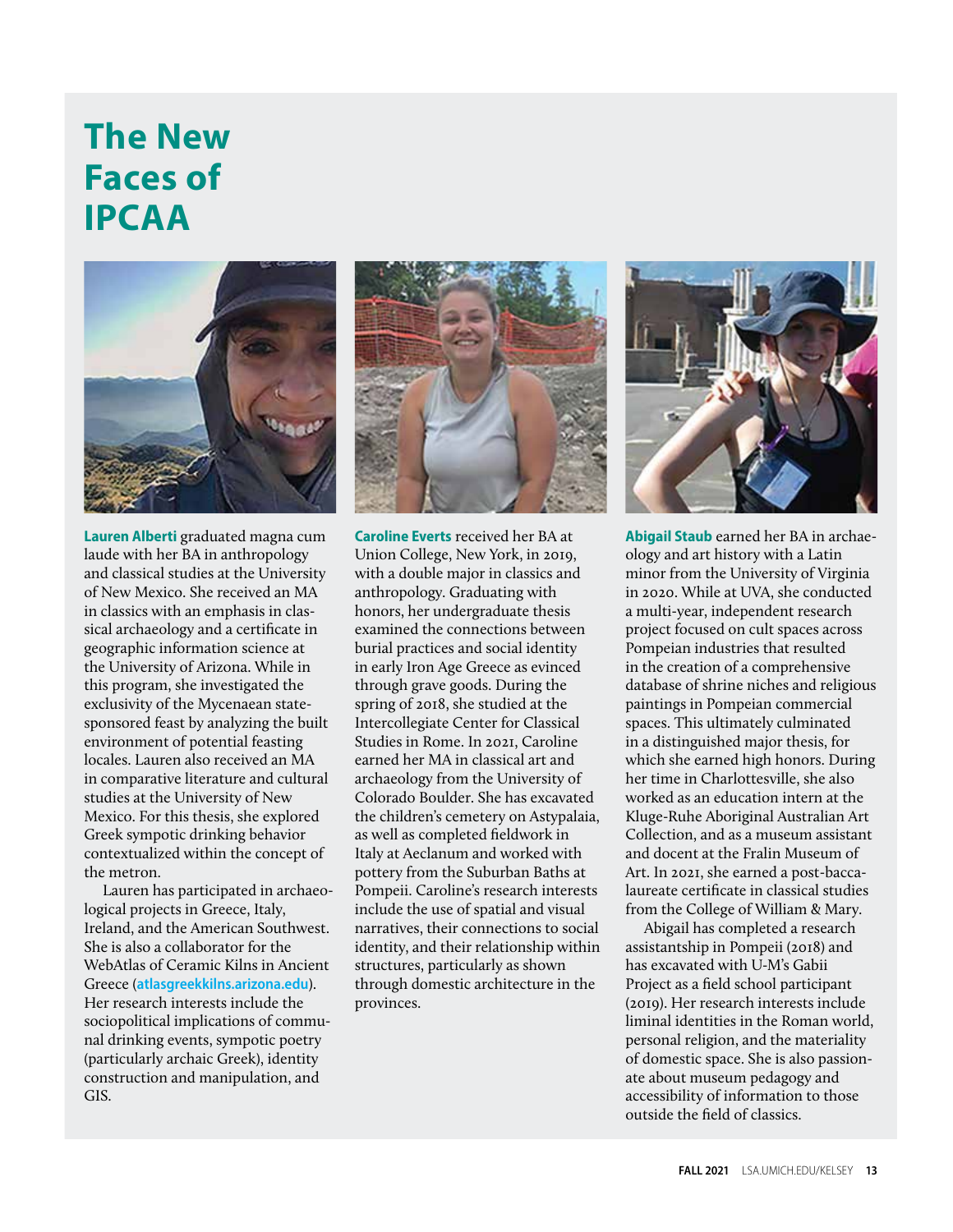### **Pedley Updates**

### **Leah Bernardo-Ciddio**

I was honored to receive the John G. Pedley Award for Travel and Research this summer. The ongoing uncertainty of the COVID-19 pandemic has meant that I have had to delay my planned research trip, but through these last few months have been able to refine my skills with object photography and the use of digital microscopes (more finicky than they seem!). Now that the fall term has begun, I am preparing to make use of this generous support for my dissertation research. Later in September, I will finally depart for my first data-collection trip in Italy.

My dissertation explores the roles of craftspeople as cultural intermediaries within a dynamic and highly connected environment—the Adriatic Sea and its adjacent territories. Archaeological evidence from this region attests to the enduring status of the Adriatic and its islands as key avenues of mobility, exchange, and communication for millennia. Relations and ties between Italy and the Balkans fluctuated through time, but were critically important to societal development and material cultural change on each side of this tumultuous sea. However, many explanations for these changes suggest that elite actors and their consumer demand were their primary catalysts. This reduces the potters themselves, the people who physically created these objects, to mere passive recipients of commissions by the wealthy, and undermines their active role in change and innovation in local and regional ceramic styles.

This fall, I will head to Lecce and Taranto to undertake macroscopic analysis of matt-painted pottery and other local wares, particularly in assemblages from settlements where

contemporary examples of imported pottery have been identified. I will be spending a month in each city, documenting evidence for the different production sequences, manufacturing techniques, and forming methods potters used. The traces of production are still visible on sherds today—from fine lines or "striations" that indicate the use of the potter's wheel, to deep and regular grooves that indicate that the potter first built up the vessel with ropes or "coils" of clay and did not smooth them completely, to brush strokes that let us know what tools a potter used to coat the leather-hard pot with a "slip." This information can help us understand how potters interacted with and responded to objects and each other, not only within their specific communities of practice but also with potters trained in other communities and farther afield. This perspective allows for a more complete picture of cultural interaction at another level of society, rather than strictly within and dictated by the elite sphere; it allows us to examine material culture change from the perspective of the producers, their learning processes, their experimentation, and their relationships.

I am deeply grateful for the support of the John G. Pedley Award for Travel and Research, which will ensure that I can spend a long while with the most important assemblages from Otranto and Taranto. While I'll spend most of my days in dusty storerooms, I'm looking forward to also absorbing the landscapes and seascapes of the Adriatic. I will also visit the important and impressively fortified Bronze Age settlement of Rocavecchia and the Grotta della Poesia or "Cave of Poetry," which has hundreds of inscriptions in Latin, Greek, and Messapic (the language of the local indigenous population). Rumor also has it that on a clear day you can see the coast of Albania from the site of Otranto—I will be eager to confirm this for everyone upon my return! Autumn is my favorite season, and I'll certainly miss autumn in Ann Arbor, but I am ready

and thankful for the chance to trade in pumpkin spice lattes and apple cider donuts for espresso and focaccia barese.

### **Nadhira Hill**

Although the ongoing pandemic made it impossible for me to conduct any fieldwork during the summer, the John G. Pedley Award for Travel and Research will allow me to carry out a long-overdue research trip for my dissertation project on group drinking in Classical Greece (roughly 500–300 bce), focusing specifically on analyzing pottery traditionally associated with the Greek symposium. Although the symposium has been studied extensively by scholars in archaeology, philology, history, and art history, these studies have largely been informed by Athenian evidence (such as texts, iconography, and material culture) regardless of context. This has led to a monolithic view of group drinking in the Greek world dominated by the symposium, erasing the practices of non-elites and non-Athenians. I plan to spend six to eight weeks in late 2021 or early 2022 closely studying materials from the Athenian Agora Excavations and the early excavations of Olynthos, the latter of which are currently housed in the Archaeological Museum of Polygyros in northern Greece. I am grateful for the Pedley Fund's generous support as it will be essential in allowing me to carry out this important work.

### **Alex Moskowitz**

After a long delay from fieldwork and site visits, the Pedley Award will help me catch up on research and begin the process of crafting a dissertation. Given the scholarly interests of John G. Pedley, it is a particular honor for me to start my dissertation with this award. My research focuses broadly on Early Iron Age Sicily with an emphasis on understanding crosscultural dialogues between indigenous populations and settling Greeks and Phoenicians. I am at the beginning of my dissertation project, where I expect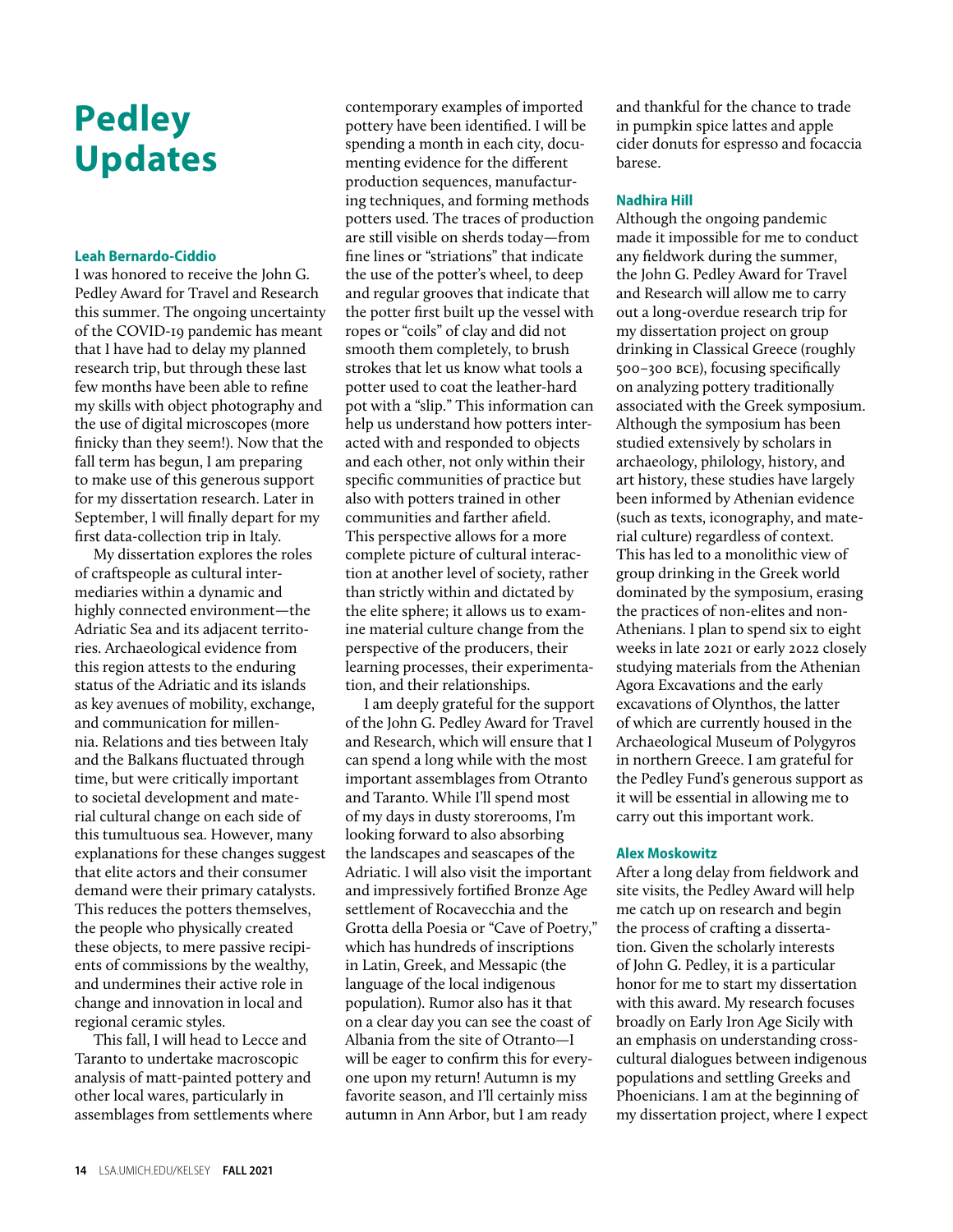to study the changing traditions of metallurgical technology and the use of metal goods across the island from 900 to 500 bce.

With my Pedley Award, I will spend several weeks in Sicily this November visiting sites and museums. My trip will focus on the western and central half of the island, home to major archaeological sites like Himera, Mozia, Palermo (ancient Panormus), and Selinunte. I will also visit indigenous sites, including Segesta and Morgantina, and major museums throughout the region. I expect to pair this research trip with a similar one in the summer of 2022 to the eastern half of the island. These visits will help me achieve a broader understanding of this archaeologically rich region, an invaluable contribution to my own research.

Following my site and museum visits, I will finish my trip at the site of Morgantina, where I have worked for the past six years. While there, I will continue preparing for publication a study of the lamps and kitchen

utensils from a 3rd-century bce house excavated by the Contrada Agnese Project (CAP) from 2014 to 2019. This diverse collection of objects provides a valuable contribution to our understanding of daily life and the regional networks of exchange in Hellenistic Sicily. I am incredibly grateful for this opportunity to visit archaeological sites and study excavated materials, a chance that would have been impossible without the support of the Pedley Award.

### **Zoe Ortiz**

With the aid of the Pedley Grant, I will travel to Rome this fall to conduct research at the Vatican Apostolic Archives (formerly Vatican Secret Archives). My research focuses on the object biographies of an assemblage of sculptures that once adorned the public space of the ancient city of Gabii. The sculptures were first discovered in the 18th century by the antiquarian Gavin Hamilton. Hamilton sent the sculptures he found to the studios of the influential

Borghese family of Rome, where they underwent dramatic modifications. Such restorations aimed at making the sculptures ready for the Museo Gabino, a new exhibition space on the estate. The goal was to insure "complete and authentic-looking" sculptures for display. To achieve this, their methods included replacing undesired heads and limbs with ancient or modern ones, mixing and matching torsos and legs, and acidwashing them only to apply a patina to achieve a more "ancient" look. My research aims to uncover these sculptures as they once were and to bring their true past to the present. At the Vatican Apostolic Archives, I will analyze the Borghese family archival documents that contain financial and contractual details about the sculptures. With this information, complemented by my ongoing archaeological and historical research, I can restore the lost history of these sculptures back into the history of Italy.

### **Introducing the Kelsey Prize for Excellence in Archaeological Research**

The Kelsey Museum is excited to announce the First Annual Kelsey Prize for Excellence in Archaeological Research and Interpretation. This cash prize is intended to encourage U-M undergraduate students to engage with the ancient world and the Kelsey Museum collections. Each year, the Kelsey Prize will be awarded to up to five students who demonstrate excellence in archaeological research and interpretation. Accepted project formats include essays, works of art, online exhibitions, and other forms of communicating research. Single-author and group submissions are both eligible. The topics of the projects can vary but the submission must demonstrate careful research and thoughtful interpretation of the chosen object or objects.

This contest is open to all undergraduates from any of the three U-M campuses and from all majors. We strongly encourage students from disciplines outside of archaeology to apply.

The deadline for applications is 8 a.m. Monday, January 24, 2022. Details can be found at **[myumi.ch/GkDlZ](https://lsa.umich.edu/kelsey/education/university-and-college/kelsey-prize.html)**.

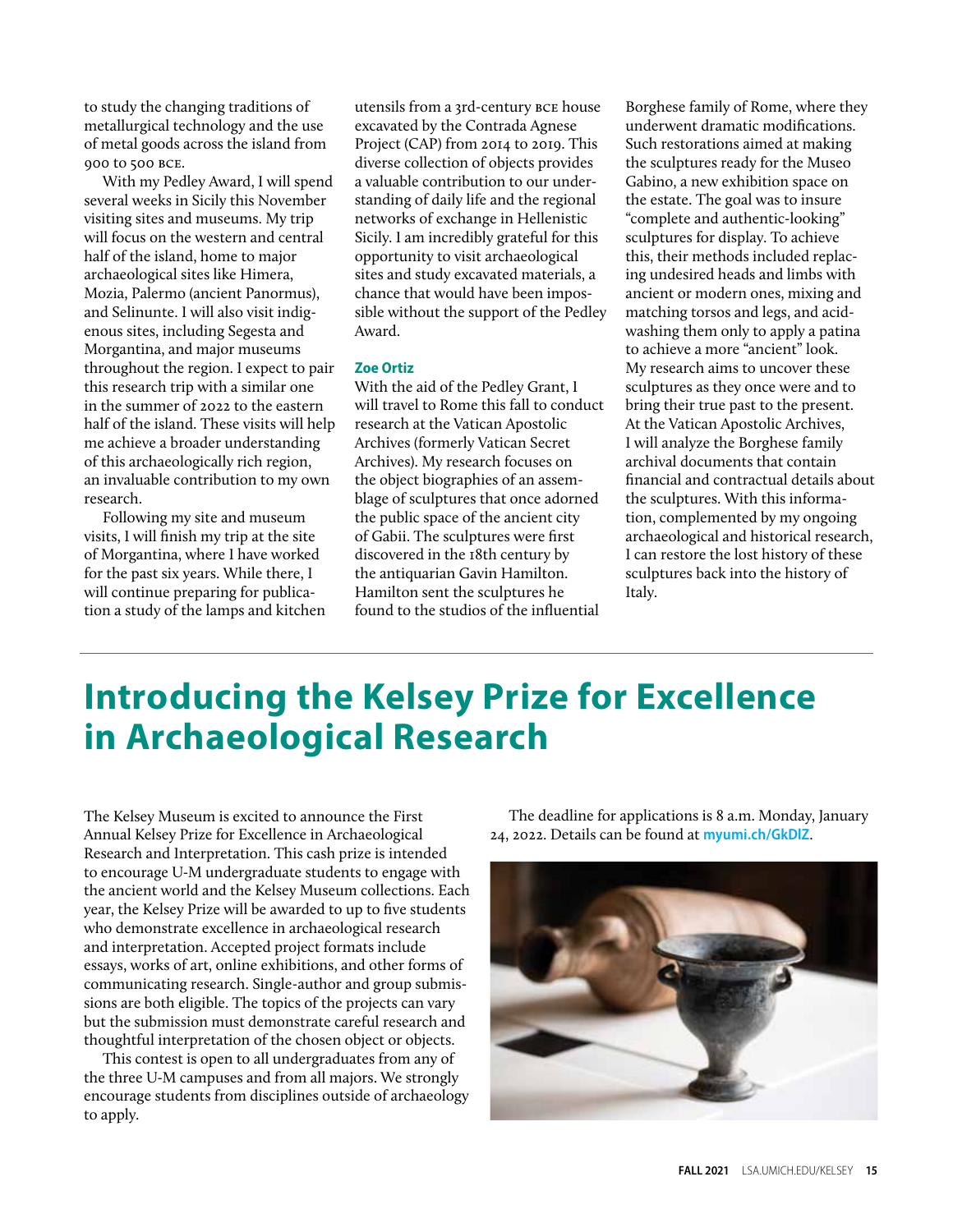### **On the Bookshelf**

### *The Oxford Handbook of Ancient Nubia***, edited by Geoff Emberling and Bruce Beyer Williams. Oxford: Oxford University Press, 2020.**

The Oxford Handbook of Ancient Nubia presents 55 studies by specialists in the archaeology and history of a large region in Africa, centered on the Middle Nile from Aswan to the confluence of the two Niles, extending from the Red Sea to the modern western borders of Sudan and Egypt. The volume is divided into three parts, the first dealing with the historiographical background and environment, the second, largest part tracing the careers of cultures, people, states, and empires from the Paleolithic to the early modern period, and the third, presenting topics interest in industry, society, and Nubian history in modern Sudan. While there were major cultural continuities in this vast region, including ancient Kush, which in different forms continued from the third millennium BCE well into the first millennium CE, there were many other peoples active and dwelling in the area. Such a complex region requires a diversity of scholars to provide a comprehensive introduction to Nubia.

### **[DOI: 10.1093/oxfordhb/9780190496272.001.0001](https://www.oxfordhandbooks.com/view/10.1093/oxfordhb/9780190496272.001.0001/oxfordhb-9780190496272)**



*Ancient Taxation: The Mechanics of Extraction in Comparative Perspective***, edited by Jonathan Valk and Irene Soto Marín. ISAW Monographs. New York: NYU Press, 2021.**

*Ancient Taxation* is a collection of studies that explores the extractive systems of eleven ancient states and societies from across the ancient world, ranging from Bronze Age China to Anglo-Saxon Britain. The contributors discuss the inherent challenges of taxation in predominantly agro-pastoral societies, including basic tax strategy (e.g., taxing goods vs. labor, in-kind vs. money taxes, etc.); the mechanics of assessment and collection; and the politics of negotiating the cooperation of social, economic, and political elites and other important social groups.

In assembling a broad range of studies, this book sheds new light on the commonalities and differences between ancient taxation systems, and so on the broader fiscal and institutional practices of antiquity. It also provides new impetus for further comparative research into extractive practices across ancient societies and between antiquity and recent historical periods.

The book will be of interest to those studying ancient social and economic history, the history of social organization, and the history of ancient Greece and Rome, Egypt, the Ancient Near East, or ancient China.

**[nyupress.org/9781479806195/ancient-taxation](https://nyupress.org/9781479806195/ancient-taxation/)**

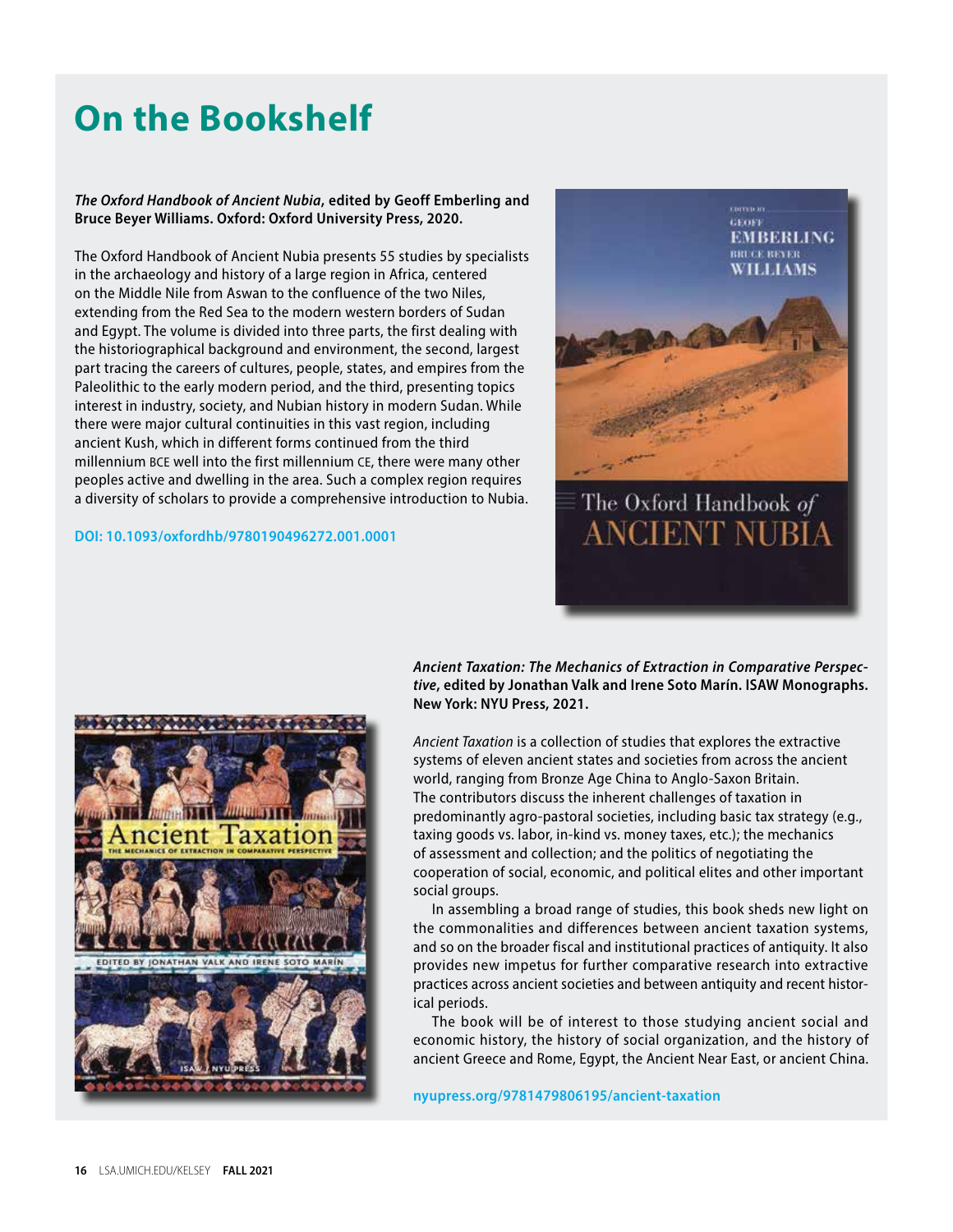### **Members of the Kelsey Museum of Archaeology, 2020–21\***

Kelsey Museum Members sponsor the Kelsey's outreach and development activities and provide program support. To become a member or to renew your current membership, call 734-764-9295 or visit

#### **[myumi.ch/givetokelsey](https://myumi.ch/givetokelsey)**.

#### **Benefactors**

Anonymous Anonymous Dr. James J. Duderstadt & Mrs. Anne M. Duderstadt Mr. Steve Mankodi Ms. Julie A. Sandler & Mr. Joel Friedlander

#### **Patrons**

Anonymous Dr. Carolyn M. Carty Dr. Marc A. Mancuso Mr. David G. Richardson & Ms. Cheryl A. Gross Mr. Gregg D. Thomas Ms. Ann T. Van Rosevelt & Ms. Mieke Van Rosevelt

#### **Sponsors**

Anonymous Mrs. Kelly Jo Anderson & Mr. Gregg R. Anderson Dr. Carol G. Barbour & Dr. Sid Gilman Mrs. Laura H. Craig & Dr. Clifford L. Craig Dr. Richard D. Cummins Mrs. Susan T. Darrow Dr. Aileen Gatten & Dr. Charles Witke Professor Emerita Elaine K. Gazda & Professor Emeritus James McIntosh Dr. Gregory L. Henry & Mrs. Margene A. Henry Mr. John M. Jascob Mr. Nicholas L. Karamanos & Mrs. Evelyn Karamanos Mr. William C. Kryska & Mrs. Lynn M. Kryska Ms. Jean Mervis Mr. W. Todd Miller & Mrs. Rebecca A. Miller Dr. Peter A. Reilly & Mrs. Arlene S. Reilly Mrs. Prudence L. Rosenthal Mr. Dean E. Stevens & Mrs. Zoe R. Stevens **Contributors** Anonymous Dr. Diana Abouali

Mr. Carl O. Abrego Jr. & Ms. Chelle Kilmury Dr. Mitchell J. Allen Dr. Bruce E. Artz & Ms. Martha L. Claus Professor Gary Beckman & Professor Karla Taylor Ms. Joan A. Binkow Mr. John D. Bowden & Mrs. M. Leora Bowden Dr. Robert A. Buchanan & Mrs. Jeannine D. Buchanan Mrs. Mary Sue Coates

Dr. E. Christina Craig-Kumnick & Mr. Charles A. Kumnick Dr. James E. Davis & Mrs. Joanna K. Davis

Dr. Vincent R. Elie & Mrs. Michelle A. Elie Dr. Geoffrey A. Emberling & Mrs. Amy L. Emberling

Mr. Luis G. Etchevest & Mr. David A. Treece Mr. Gregory R. Goldsmith & Mrs. Marlene M. Goldsmith Dr. James E. Harris Ms. Holly S. Heston & Mr. Paul Heston Mr. David A. Horrocks Mr. Steven V. Jensen & Mrs. Margaret P. Jensen Professor Emerita Diane M. Kirkpatrick Dr. Edward LeBaron & Ms. Nancy J. Moncrieff Mrs. Robin A. Little & Dr. Roderick J. Little Mr. Herb W. Loner Jr. Dr. Peggy S. McCracken & Mr. Douglas B. Anderson Dr. Carolyn H. McKeon Dr. Jean C. McPhail & Dr. Lawrence S. Berlin Mrs. Bernice M. Merte & Professor Herman J. Merte Ms. Amy Nesbitt Dr. John G. Pedley & Dr. Mary S. Pedley Ms. Margaret Schmid Dr. Josephine Shaya Dr. Denny Stavros & Mrs. Sally A. Stavros Silva O. Stewart Ms. Patricia J. Tompkins Ms. Alice J. Train Mr. Joseph C. Walters Mrs. Karen E. Weick & Dr. Karl E. Weick Dr. George Wilson Mr. Steven M. Woghin & Mrs. Helen B. Woghin **Household**

Anonymous Dr. Frederick R. Amrine & Ms. Margot Marion-Amrine Mr. Charles W. Ashcom Ms. Ann B. Cassidy Professors Ruth & Victor Caston Ms. Barbara J. Cope Ms. Joanna Costello-Saile & Mr. Thomas Costello-Saile Ms. Karin Deam-Mengozzi & Dr. Stefano Mengozzi Mr. John A. Dodds Dr. Neal R. Foster & Mr. Douglas N. Meggison Ms. Amy S. Harris & Dr. Malcolm J. Sickels Ms. Susan K. Harris & Mr. Hayden H. Harris Dr. Sarah M. Harvey & Dr. Brian K. Harvey Mr. John R. Hicks & Mrs. Martha K. Hicks Mrs. Carol A. Isles & Mr. John E. Isles Mrs. Cheryl B. Kaplan & Dr. Alan G. Kaplan Ms. Jenevieve M. Lilly & Mr. Aaron M. Lilly Dr. Molly M. McGlannan Lindner & Dr. Rudi P. Lindner Mr. Brian D. Mansfield & Mrs. Ebru Misirli Mansfield Professor Robert J. Meier & Mrs. Carol Meier Miss Paulette K. Mihelcich Dr. Robert M. Oneal & Mrs. Elizabeth B. Oneal Mr. Wayne H. Potter & Mrs. Mariella

Mecozzi Mr. Larry J. Rusinsky & Mrs. Marcia M. Rusinsky Mr. Glenn J. Savinski & Mrs. Nancy

Savinski

Mr. Corey G. Seeman & Ms. Pamela Seeman Miss Sharon L. Senk Ms. Grace M. Shackman & Mr. Stanley J. Shackman Mrs. Dorothy Sims & Mr. Jerry J. Sims Ms. Patricia S. Smith Dr. William R. Solomon Ms. Linh T. Song & Mr. Dug Song Dr. Lauren E. Talalay Dr. Paolo Visoná & Dr. Monica B. Visoná Mr. Steven Ward & Mr. Henry Gaither Mrs. Judy Cummins Wechsler Ms. Charlotte A. Wolfe

#### **Individual**

Anonymous Professor Fred C. Albertson Mr. Carlton M. Badger Jr. & Mrs. Constance E. Badger Dr. Rosalyn L. Barclay Mr. Philip Bursley Ms. Marla Carew Ms. Miranda Chambers Ms. Elizabeth Donoghue Colvin Ms. Constance L. Cool Mr. Thomas J. De Vries & Ms. Nancy S. A. De Vries Mr. Roy R. Deaver Ms. Julia Falkovitch-Khain Ms. Carol B. Finerman Mrs. Tera Fisher Dr. Richard L. Galant Dr. Paul Goldberg Ms. Marian K. Gormley Mrs. Cozette T. Grabb Ms. Kathleen J. Gunderson Dr. Liane R. Houghtalin Mr. Paul Kemner Dr. Daniel L. Kiskis Ms. Michele E. Kotowicz Mrs. Mary L. Krasny Mrs. Sally A. Lunn Dr. Pearson M. Macek Ms. Julia McDonald Dr. Alvin B. Michaels Ms. Lily Patterson Miss Lita Ray Mrs. Nancy T. Reynolds Ms. Lauren L. Sargent & Dr. Brian R. Chambers Ms. Marilyn Scott Ms. Marsha S. Skoman Ms. Leslie K. Smith Mrs. Lois M. Stenger Ms. Kathryn Talalay Mrs. Suzanne Van Appledorn Ms. Edith Wacksman Ms. Luwei Wang Mr. Douglas K. White Mr. Michael B. Yuille

#### **Matching Gifts**

The Pfizer Foundation

*\* Because all paid memberships were* And other anonymous donors *extended through September 2021 at the beginning of the COVID pandemic, this membership list includes those who gave from fiscal year 2020 through today.*

donors below who support our research, fieldwork, and teaching at the Kelsey Museum of Archaeology. These gifts help us to fulfill our mission. Mr. Carl O. Abrego Jr. & Ms. Chelle Kilmury Mr. Larry Ashlock Mr. Lawrence Bernstein & Mrs. Julie Bernstein Mr. Michael D. Bielby & Dr. Lisa M. Profera Mr. William R. Bingham Mrs. Carol J. Carzon & Mr. Theodore L. Carzon Mr. George Chen & Ms. Linda Chiang Mr. Roger W. Cogswell & Mrs. Ann M. **Coaswell** Mr. Thomas J. De Vries & Ms. Nancy S. A. De Vries Dr. T. Keith Dix & Dr. Naomi J. Norman Dr. Susan Dobmeyer & Dr. David Dobmeyer Faculty Women's Club of the University of Michigan Dr. Marjorie M. Fisher Mr. Matthew E. Gase & Mrs. Katina Gase Professor Emerita Elaine K. Gazda Ms. Mary Lou Gillard Dr. Esther M. Goudsmit Dr. René Grosser Dr. Robert Haller Mr. Edwin W. Hoffman Dr. Cyrus C. Hopkins Ms. Hannah W. Hotchkiss & Mr. T. Daniel Seely Ms. Florence M. Johnston Dr. Jacqueline K. Kauza Dr. Linda G. Kelsey Mr. Neil J. King Mrs. Marian Gram Laughlin & Mr. Paul Laughlin Mrs. Marjory S. Luther Mr. Ronald P. Merlo The Merops Foundation Dr. Alan Middleton Mr. John Mogk Ms. Martha A. Darling & Dr. Gilbert S. Omenn Mrs. Helen F. Patti & Mr. Anthony P. Patti Ms. Kathleen Picken Miss Lita Ray Ms. Lisa M. Reiher Professor Emeritus John L. Revitte & Mrs. Diane M. Revitte Mrs. Sharon W. Roberts Ms. Ann T. Van Rosevelt Ms. Min Ross Mrs. Esther R. Rubin Mr. Brian R. Sahn Ms. Barbara Sanborn Mr. Alfred Slote Ms. Ashley E. Tan Dr. Karla Taylor & Dr. Gary M. Beckman Mr. Jim R. Wegner & Mrs. Diana M. Wegner Mr. John A. Weiss Jr. Ms. Cherrie Wong

We would like to thank the generous